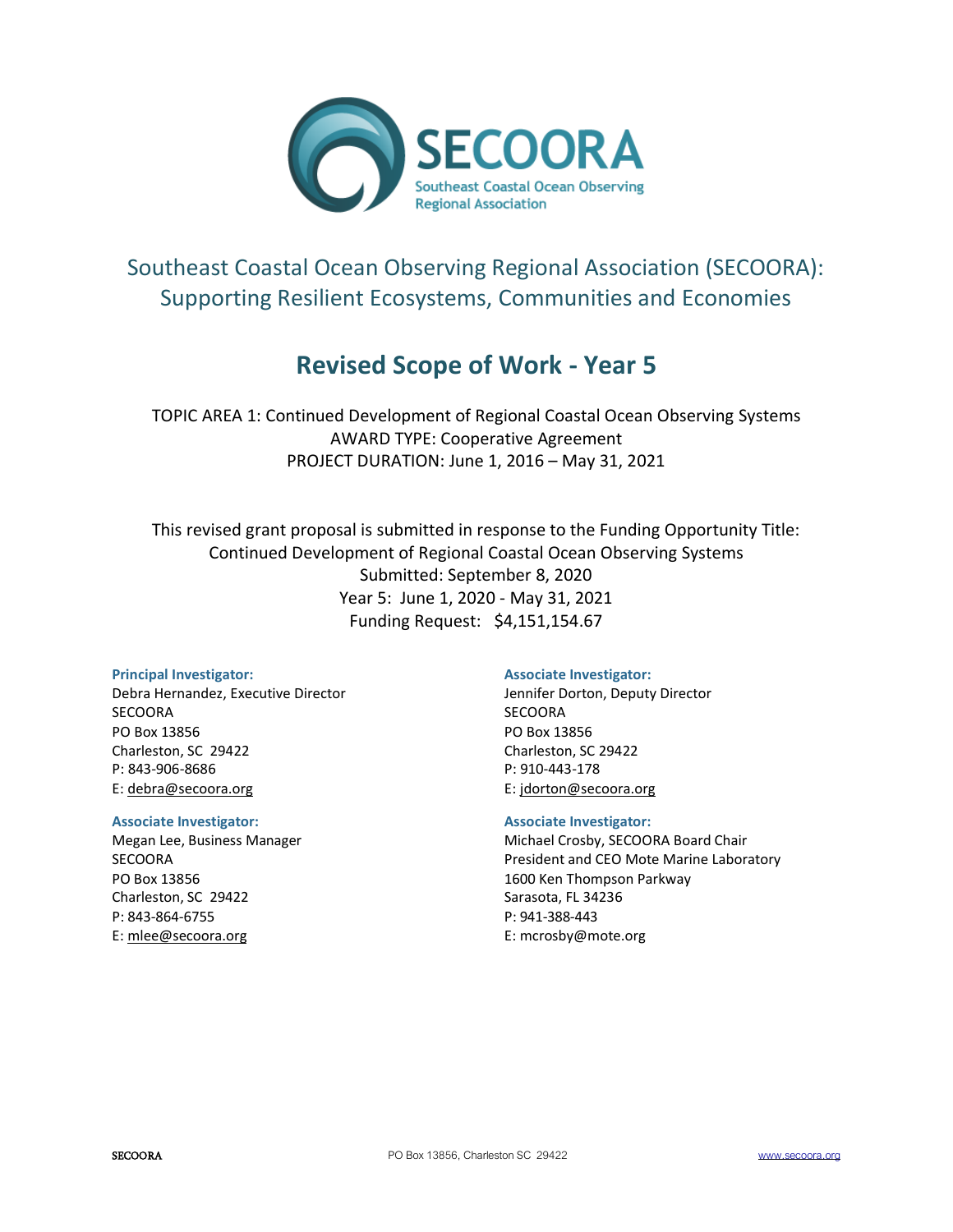## **Project Summary**

SECOORA is part of the US Integrated Ocean Observing System (IOOS®), and evolved out of several earlier sub-regional programs. Its footprint covers both the eastern Gulf of Mexico (GOM) and the South Atlantic, which are connected by the Loop Current- Florida Current- Gulf Stream continuum. Our members include a cross-section of regional interests from private industry, academia, non-governmental organizations and state and federal government. SECOORA integrates observations, models, data management and outreach to sustain and advance an end-to-end, regional coastal ocean observing system (RCOOS) responsive to societal needs. An information management system transforms and delivers value-added products and services consistent with priorities identified through stakeholder needs assessments. SECOORA emphasizes coordinating a multidisciplinary suite of coastal ocean observations with numerical models so that societally important phenomena may be described, understood and ultimately predicted via applications of best science practices. This work provides foundational observing, modeling and data management capabilities to predict and support preparedness to changing conditions, thus enabling resiliency.

US IOOS recognizes the importance of the coasts and ocean for their economic and ecosystem services values. SECOORA is a region where hurricane landfalls are prevalent and where consequences from oil and gas operations are significant. The region is also a major tourist destination and a commercial and recreational fishing hub. Through performance, SECOORA has demonstrated both a vision and set of accomplishments toward meeting the US IOOS goal of societally relevant applied science. SECOORA sustains observations consisting of High Frequency radars (HFR) for surface currents and waves; moored buoys for surface meteorology and water temperature, salinity and in some instances waves and currents; coastal stations for surface meteorology, water level and some water quality parameters; and, glider surveys, including bio-optical measurements, temperature, and salinity. These observational components inform and support models across multiple scales and applications. SECOORA-related modeling is used to explain phenomena in the region, including harmful algal blooms (HABs), storm surges, oil spill trajectories, fisheries recruitment, and beach water quality. SECOORA funding, therefore, supports an array of coastal ocean observations in addition to benefitting society across a spectrum of coastal ocean applications. This proposal seeks funding for the period from June 1, 2020– May 31, 2021.

Priorities for SECOORA are to sustain critical observing, data management and modeling activities, build upon successes with users, seek new leveraging opportunities and add new multidisciplinary RCOOS components. With the \$**4,151,154.67** funding, SECOORA specifically seeks to:

- Continue governance and management for the Regional Association (RA);
- Effectively engage users and other stakeholders to prioritize investments;
- Provide data management and communication (DMAC) infrastructure;
- Continue operation of the existing HFRs in the region, presently consisting of sites distributed from Cape Hatteras, NC to west Florida, and continue coordination with the national network;
- Continue operation of 21 *in situ* stations along the NC and SC coasts and the West Florida Shelf (WFS);
- Sustain modeling and other product efforts, including: 1) SECOORA-wide daily nowcast/forecast (N/F) system for currents, waves, and primary production, 2) statistical beach and shellfish water quality predictions; 3) a high resolution WFS circulation modeling system directly linking shelf seas with estuaries; 4) development of Python analysis tools for oceanographic services; and 5) support for several special projects.
- Address spatial observing gaps by: 1) continuing a glider observatory for the South Atlantic Bight (SAB) and 2) installing a coastal water quality and meteorological station in Charleston Harbor, SC.
- Via funding from the Fill the Gaps campaign: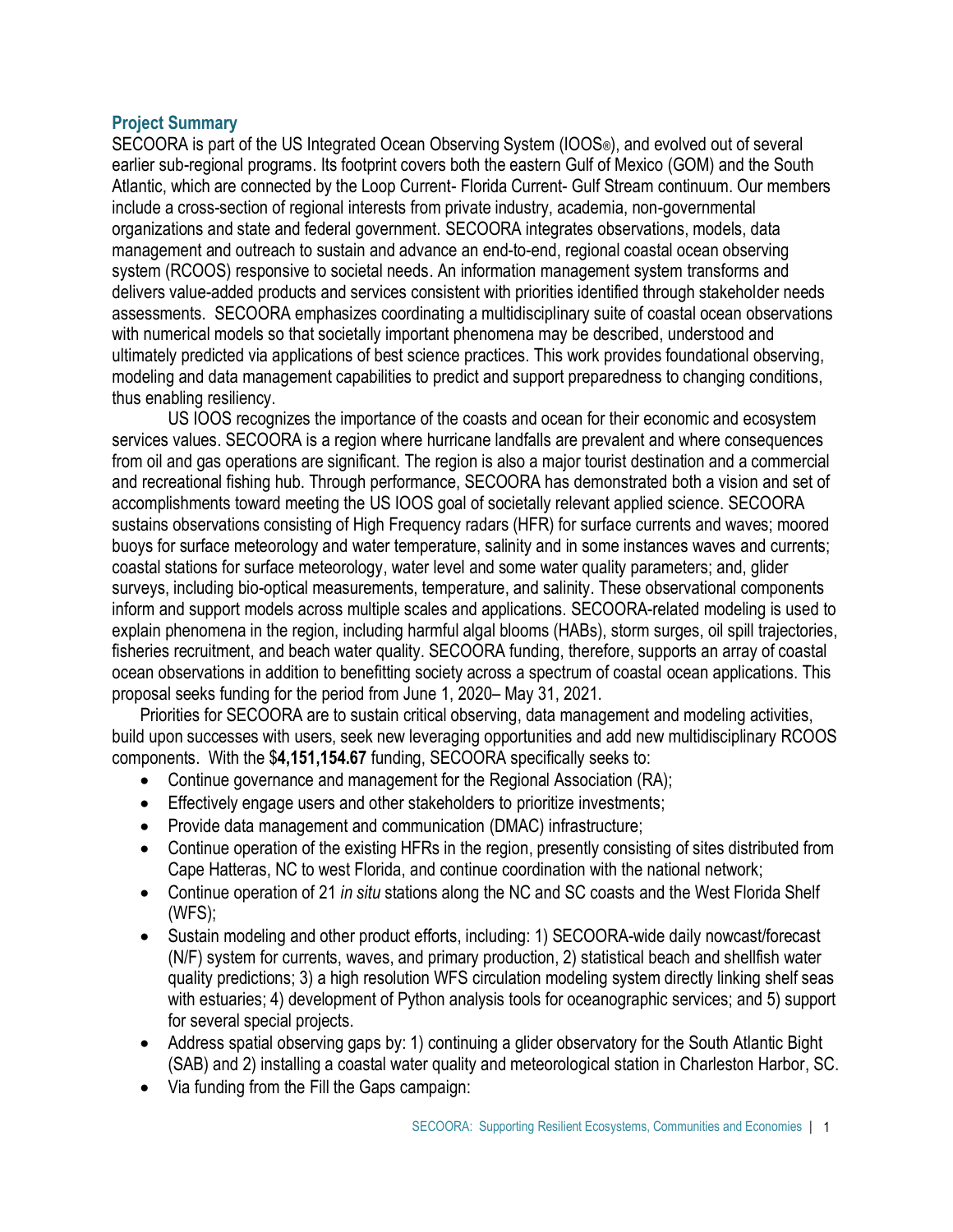- $\circ$  Collect acoustic data and develop machine learning processes to analyze the data; and create data products based on user need.
- o Conduct Harmful Algal Bloom (HAB) data collection and analysis activities in the eastern Gulf of Mexico in conjunction with state agency, academic, and GCOOS partners to better predict HAB locations and trajectories.
- o Provide O&M support for HFRs purchased through Year 3 Fill the Gaps funding and support for Florida Atlantic University (FAU) CODAR.
- Additional Observations Initiative: Via a competitive mini-proposal process, SECOORA will solicit proposals for:
	- o Biological data management (Matt Howard biology funds)
	- o Product development to fill gaps identified in SECOORA's RCOOS Strategic Operational plan.
	- $\circ$  Observing projects to fill gaps identified in SECOORA's RCOOS Strategic Operational plan.

SECOORA works closely with partners to achieve our goals. Below are contributors to this effort:

- Federal: NOAA National Weather Service (NWS), Ocean Acidification Program (OAP), National Estuarine Research Reserve System (NERRS), National Marine Fisheries Service (NMFS), National Ocean Service (NOS), National Centers for Coastal Ocean Science (NCCOS), and Gray's Reef National Marine Sanctuary (GRNMS), US Army Corps of Engineers (USACE), US Geological Survey (USGS).
- State: NC Department of Environment Quality (NCDEQ), SC Department of Health and Environmental Control (DHEC), GA Department of Natural Resources (DNR), FL Department of Environment Protection (FDEP), FL Fish and Wildlife Commission (FWC).
- NGOs: South Atlantic Fisheries Management Council (SAFMC), The Nature Conservancy.
- Emergency managers at Federal, state and local levels: NOAA NWS Weather Forecast Offices (WFOs), county emergency managers.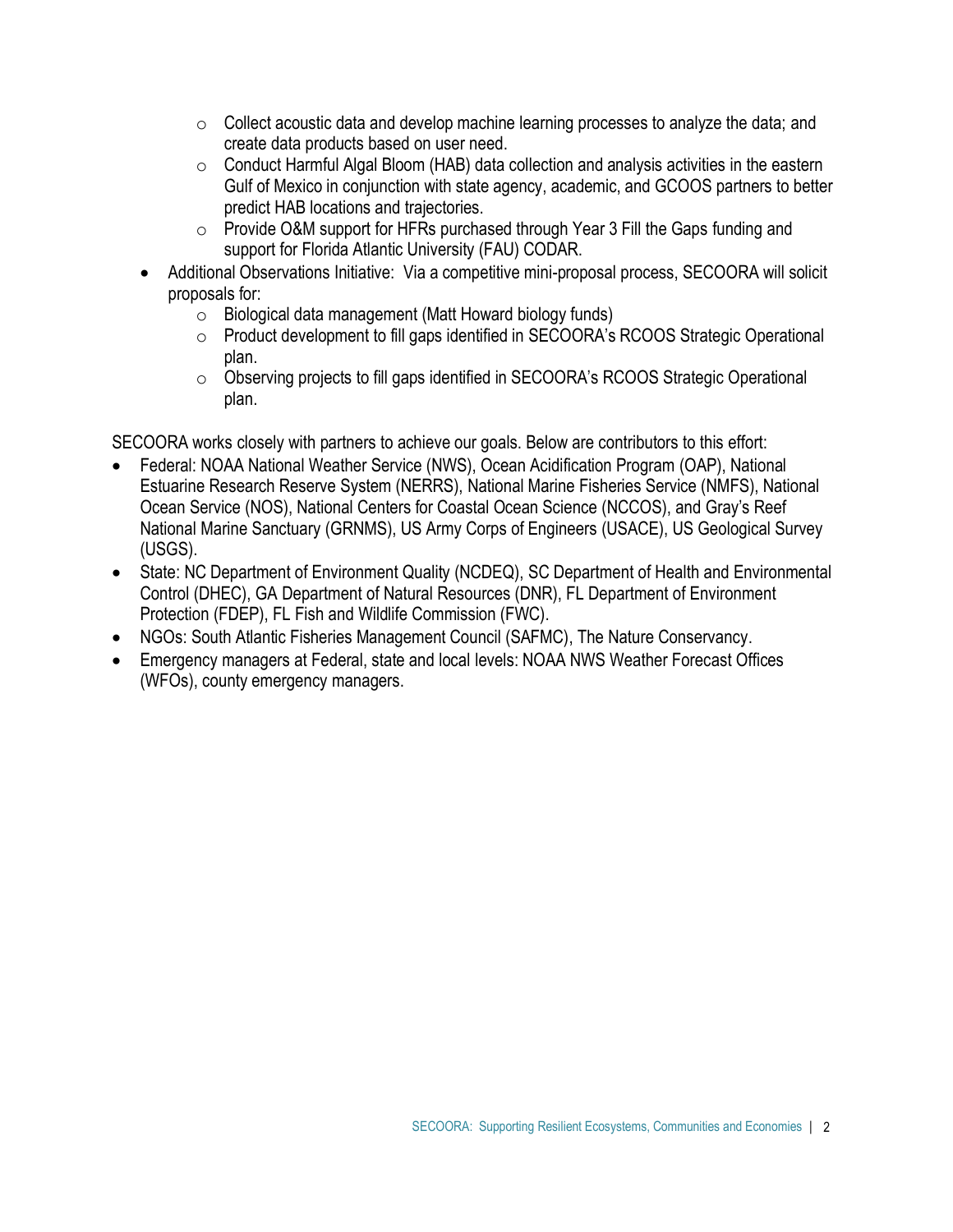# Table of Contents

| Goal 1: Continue SECOORA's region-wide governance and communication structure to engage users and       |  |
|---------------------------------------------------------------------------------------------------------|--|
|                                                                                                         |  |
|                                                                                                         |  |
|                                                                                                         |  |
| Objective 1.3: Provide DMAC infrastructure to enable collaboration and decision-making6                 |  |
|                                                                                                         |  |
|                                                                                                         |  |
|                                                                                                         |  |
|                                                                                                         |  |
|                                                                                                         |  |
|                                                                                                         |  |
|                                                                                                         |  |
| Goal 4: Continue delivery of operational model forecasts and products to serve priority users. 9        |  |
| Objective 4.1: Enhance and operate a Coupled Marine Environmental Assessment and Prediction             |  |
|                                                                                                         |  |
|                                                                                                         |  |
| Objective 4.3: Provide an early warning system for swimming beach and shellfish harvesting waters10     |  |
| Objective 4.4: Optimize and enhance the SECOORA Marine Weather Portal (MWP)10                           |  |
| Objective 4.5: Develop Python data analysis tools for oceanographic services11                          |  |
|                                                                                                         |  |
|                                                                                                         |  |
|                                                                                                         |  |
| Goal 6: Continue building critical elements of the observing system by adding biogeochemical and marine |  |
|                                                                                                         |  |
| Objective 6.3: Implement a regional ocean sound observing initiative to characterize and measure        |  |
|                                                                                                         |  |
|                                                                                                         |  |
|                                                                                                         |  |
|                                                                                                         |  |
|                                                                                                         |  |
|                                                                                                         |  |
|                                                                                                         |  |
|                                                                                                         |  |
|                                                                                                         |  |
| Budget Justification and SF424a's follow the Appendices                                                 |  |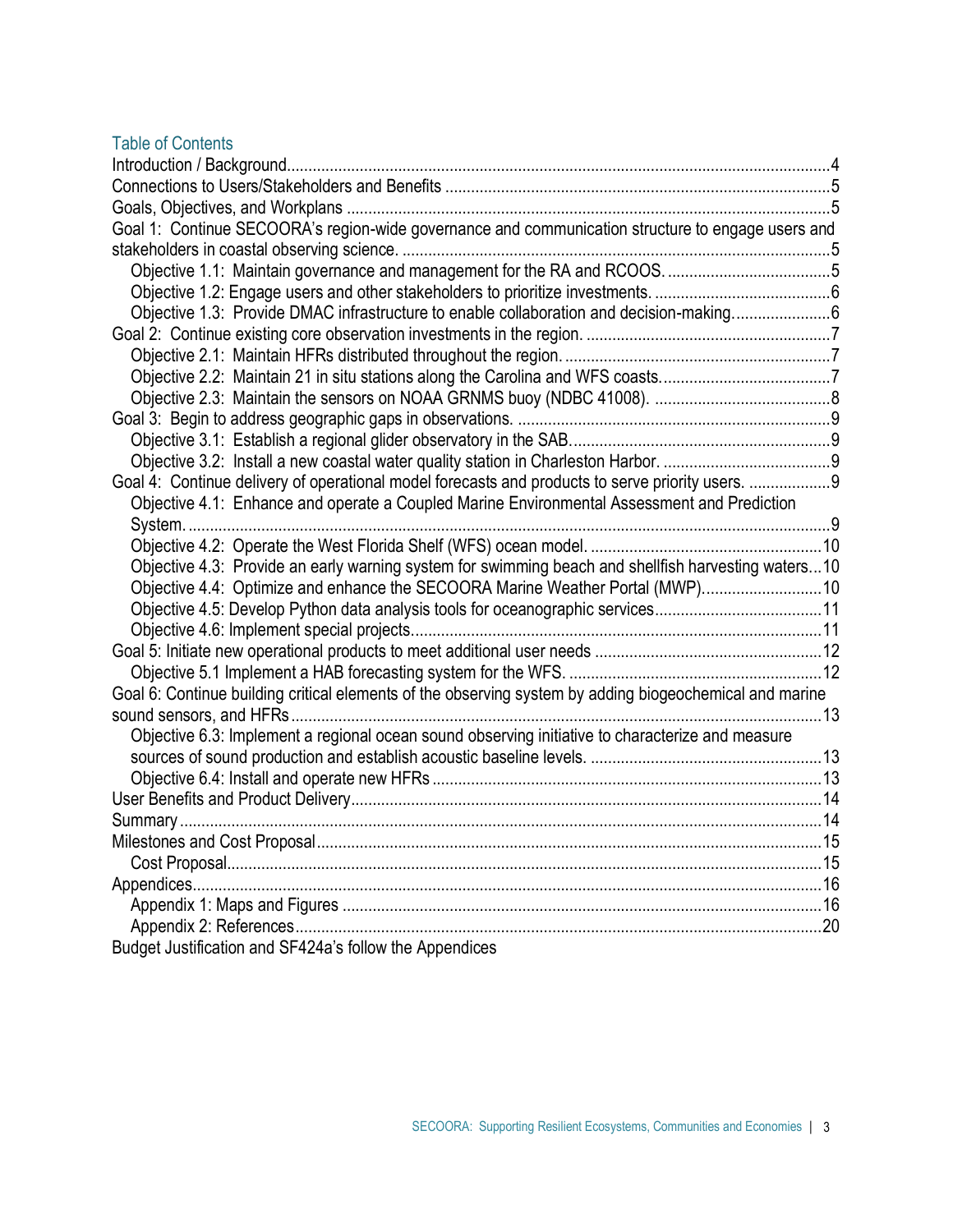# **Introduction / Background**

SECOORA seeks to leverage and augment existing observational, modeling, data management and product assets in the region; capitalizing on nearly two decades of RCOOS experience. This work provides foundational observing, modeling and data management capabilities to predict and support preparedness to changing conditions, thus enabling resiliency. RCOOS assets are used to characterize marine conditions, identify responses to stochastic events, validate existing and developing models, support decision-making and predict and verify short and long-term coastal ocean ecological and physical trends, all of which are necessary to achieve resilient ecosystems, communities and economies. SECOORA will continue engagement with regional partners and end users in the development and enhancement of products and services consistent with priorities identified by assessing their needs.

SECOORA's highest priorities are to continue supporting coastal ocean observing assets and models that provide real-time information to users, and generate long-term datasets necessary to detect, analyze and predict environmental and ecosystem changes in the SE coastal ocean. RCOOS assets to be supported with the funding include:

- Continue governance and management for the Regional Association (RA);
- Effectively engage users and other stakeholders to prioritize investments;
- Provide data management and communication (DMAC) infrastructure;
- Continue operation of the existing HFRs in the region, presently consisting of sites distributed from Cape Hatteras, NC to west Florida, and continue coordination with the national network;
- Continue operation of 21 *in situ* stations along the NC and SC coasts and the West Florida Shelf (WFS);
- Sustain modeling and other product efforts, including: 1) SECOORA-wide daily nowcast/forecast (N/F) system for currents, waves, and primary production, 2) statistical beach and shellfish water quality predictions; 3) a high resolution WFS circulation modeling system directly linking shelf seas with estuaries; 4) Develop Python data analysis tools for oceanographic services; and 5) support several special projects.
- Address spatial observing gaps by: 1) continuing a glider observatory for the South Atlantic Bight (SAB) and 2) installing a coastal water quality and meteorological station in Charleston Harbor, SC.
- Via funding from the Fill the Gaps campaign:
	- $\circ$  Collect acoustic data and develop machine learning processes to analyze the data; and create data products based on user need.
	- $\circ$  Conduct Harmful Algal Bloom (HAB) data collection and analysis activities on the west coast of Florida in conjunction with state agency, academic, and GCOOS partners to better predict HAB locations and trajectories.
	- o Provide O&M support to HFRs purchased through Year 3 Fill the Gaps funding and support for Florida Atlantic University (FAU) CODAR.
- Additional Observations Initiative: Via a competitive mini-proposal process, SECOORA will solicit proposals for:
	- o Biological data management (Matt Howard biology funds)
	- o Product development to fill gaps identified in SECOORA's RCOOS Strategic Operational plan.
	- $\circ$  Observing projects to fill gaps identified in SECOORA's RCOOS Strategic Operational plan.

SECOORA's proposed activities are structured on IOOS system design and will continue SECOORA's contributions to national and regional components of IOOS (Appendix 1, Figure 1). The full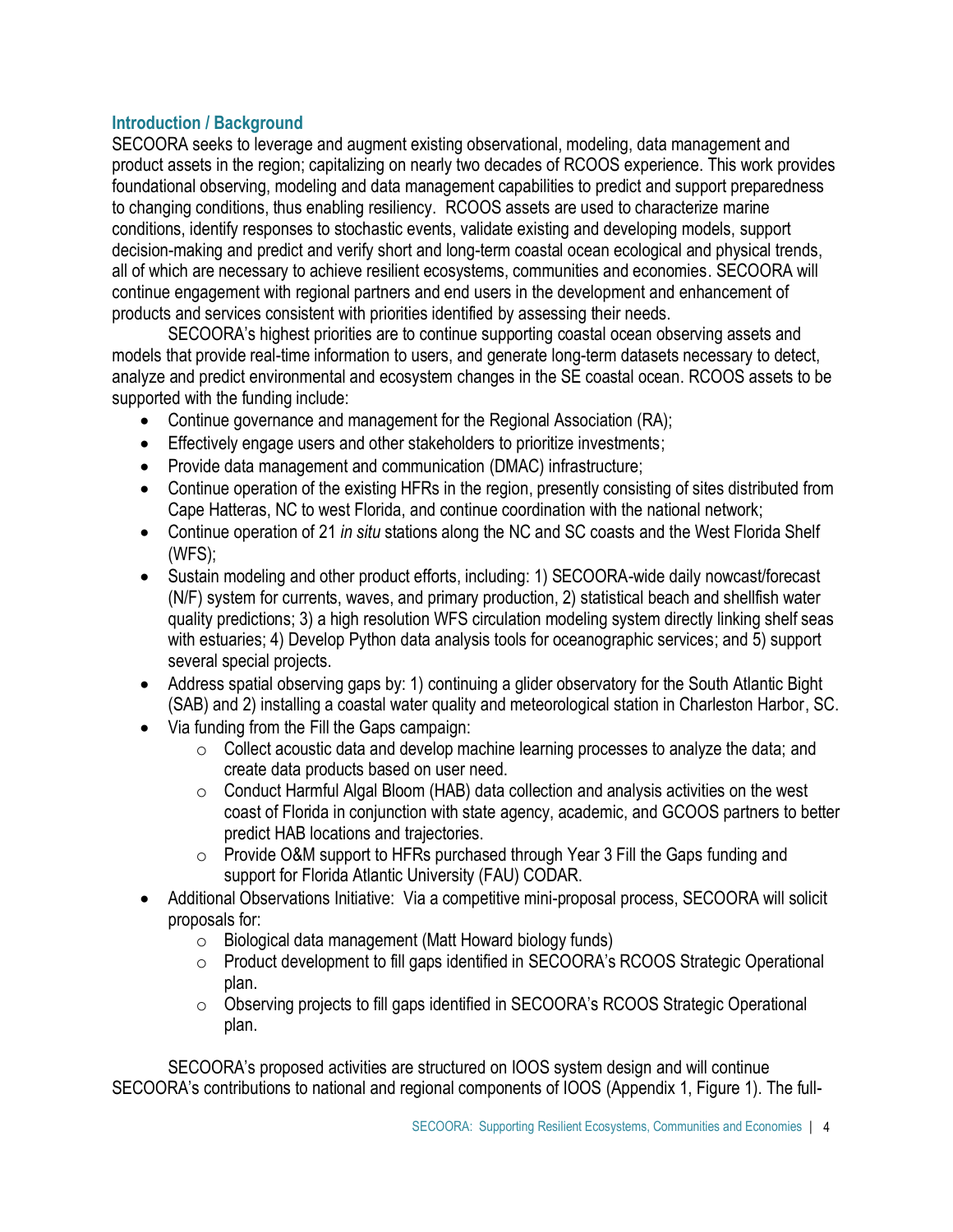time Executive Director coordinates RA governance and management with a Board comprised of representatives from multiple sectors. Stakeholders are regularly engaged through formal and informal mechanisms that inform SECOORA's priorities. Sixty-four percent of the proposal budget is devoted to observing infrastructure and operations that include HRF systems, gliders, and moored and coastal stations, some of which have been in continuous operation for almost 20 years. The investment in DMAC functions assures IOOS DMAC requirements and standards are met and incorporated into operations. The planned modeling activities are tightly linked to the observing subsystem and support a suite of integrated products and forecasts that address priority stakeholder needs for decision support tools. The proposal team, comprised of 22 principal investigators, represents a broad range of scientific and technical expertise and experience, and are fully capable of implementing the proposed objectives. SECOORA activities are highly leveraged and supported by many partners and stakeholders assuring the available federal funding will have maximum impact, both regionally and nationally. To summarize, the goals, objectives and supporting information of this proposal demonstrates SECOORA's alignment with the requirements of this funding opportunity as well as US IOOS program goals.

#### **Connections to Users/Stakeholders and Benefits**

Regional and national stakeholders benefit from an enhanced and sustained RCOOS through easy access to data and information required for safety, commerce, public health and ecosystem management. Our major partners are identified in the Project Summary, and SECOORA also engages stakeholders through participation in regional and national teams, meetings, conferences, science fairs, newsletters, webinars and focused workshops as well as collaborations with the other RAs. Several students are directly supported as part of this proposal and many others are engaged by PIs, resulting in significant contribution to development of future scientists. Additionally, SECOORA actively participates in regional groups such as NOAA's Southeast and Caribbean Regional Team (SECART), the Southeast Disaster Recovery Partnership, the Southeast Ocean and Coastal Acidification Network (SOCAN), and the Florida Atlantic Coast Telemetry (FACT) Network which represent key stakeholder groups. Finally, a new interactive exhibit on fish acoustics is being installed in the Mote Aquarium, which has 350,000 visitors a year. This exhibit makes significant use of this SECOORA funded work. All of these collaborations further leverage SECOORA work and outreach.

#### **Goals, Objectives, and Workplans**

With the \$**4,151,154.67** funding award, SECOORA will implement Goals 1 through 6 (as identified in our original proposal) to support SECOORA's base capacity and enhance the RCOOS. SECOORA will maintain existing infrastructure and, barring significant accidents or failures, will target system uptime of 85%. SECOORA is working with PIs to finish installing infrastructure (Goals 3 and 6) needed to fill longstanding gaps in our regional network. Objectives and tasks are also included in Table 3, Milestones. For each goal, the objectives, technical approach, data management, and product development are described.

## **Goal 1: Continue SECOORA's region-wide governance and communication structure to engage users and stakeholders in coastal observing science.**

#### Objective 1.1: Maintain governance and management for the RA and RCOOS.

SECOORA's existing membership, governance, management, and communications enterprise uniquely positions SECOORA to coordinate the SE's coastal and ocean observing activities. SECOORA is a nonprofit membership organization with five full-time and one part-time staff who provide program development, data and information management, communications, accounting and other program coordination and management services. Hernandez leads the team and oversees SECOORA staff and operations. Dorton is the Deputy Director and DMAC coordinator. Wakely is the Communications Director,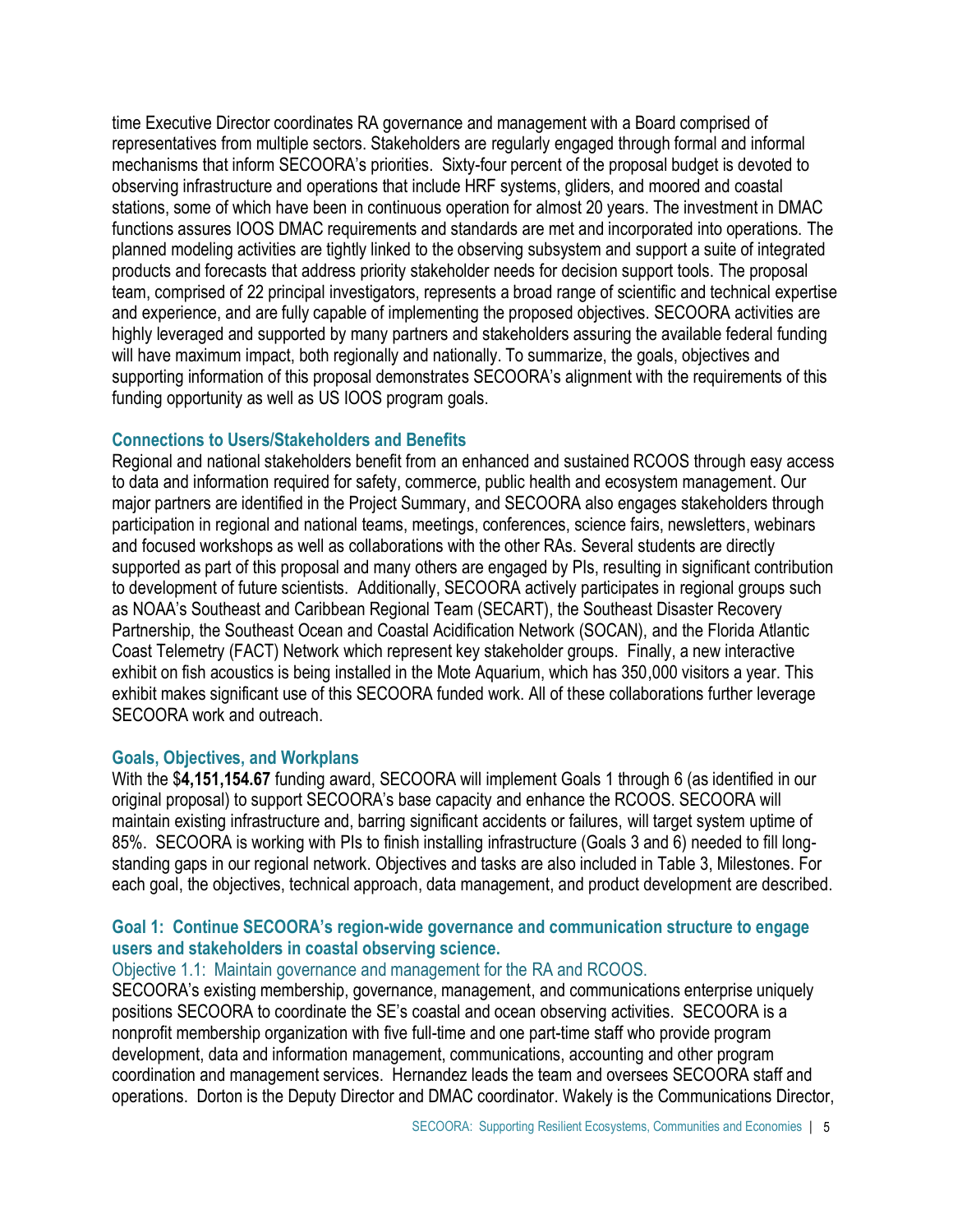leading outreach efforts including web and social media content development. Lee is the Chief Financial Officer. Bischof is the Director for the Southeast and Caribbean Disaster Resilience Partnership (not funded through the IOOS Year 5 proposal). Tracy Buchman is the part-time accountant. Additionally, contractors Treml, Patrolia, and Galverino provide additional support.

SECOORA is governed by a Board of Directors and [by-laws](http://secoora.org/members/governance/by-laws#navigation) that stipulate both geographic and sector (i.e. academic, private, public/nonprofit) representation. [Members](http://secoora.org/about/membership#navigation) represent a broad range of stakeholders and expertise with interests in the coast and ocean. SECOORA Board of Directors serve three-year terms, with approximately 1/3 of the Board elected annually by the membership. Board responsibilities include oversight of fiscal matters, and development of proposals. As of May 2017, SECOORA is a certified Regional Information Coordination Entity.

#### Objective 1.2: Engage users and other stakeholders to prioritize investments.

All SECOORA members and PIs represent their institutions, peers, and/or interest groups in SECOORA decision-making and serve as ambassadors for SECOORA and IOOS. RA staff, PIs, and partners actively engage in local, regional, and national stakeholder groups (e.g. NOAA SECART, Florida Atlantic Coast Telemetry (FACT) network, Integrated Tracking of Aquatic Animals in the GOM (iTAG), American Meteorological Society, Marine Technology Society, etc.), which help SECOORA establish priorities, identify leveraging opportunities, and reduce redundant efforts in our region.

SECOORA uses formal and informal communications to engage members and stakeholders. Communication activities and products include an annual report, informational one-pagers, and other print material, presentations at meetings, press releases, e-newsletters, a webinar series, and content for website and various social media outlets. Finally, SECOORA regularly surveys users and stakeholders regarding priorities and requirements. These efforts increase stakeholders' awareness of observing activities and their relevance.

#### Objective 1.3: Provide DMAC infrastructure to enable collaboration and decision-making.

SECOORA continues to enhance its DMAC subsystem to improve efficiency, coordination, and sustainability of the system as a whole, while maintaining all existing data partnerships. Axiom Data Science, LLC (Axiom) provides the DMAC infrastructure and management support for SECOORA. Dorton coordinates the DMAC activities with the Axiom project team (Wilcox, team lead). Axiom provides comprehensive technical solutions to meet data management needs, while using open source software resources, high performance computing clusters, and interoperability services. This framework leverages systems, capabilities and lessons learned from ongoing DMAC efforts for the Alaska Ocean Observing System, the Central and Northern California Ocean Observing System, and US IOOS. The resulting DMAC system increases data access and allows SECOORA to develop new capabilities and tools to meet a variety of user needs.

SECOORA is committed to implementing the standards and guidelines set forth by the US IOOS DMAC subsystem. SECOORA is a certified Regional Integration Information Coordination Entity (RICE) and our data management system meets federal standards. Programmatic and data management information required for RICE certification can be found on the following website: [https://secoora.org/certification/.](https://secoora.org/certification/) Th[e SECOORA data management plan](mailto:http://secoora.org/wp-content/uploads/2018/09/SECOORA-Data-Management-and-Communications-DMAC-Plan.pdf) outlines the DMAC goals and objectives, the DMAC system architecture and structure, data ingestion methods, and quality control procedures. Through Axiom, SECOORA has access to large computational and storage resources. This allows processing and integration of larger and more complex datasets into the DMAC system and better positions SECOORA to respond to user requests for high performance computing, such as oil spill trajectory modeling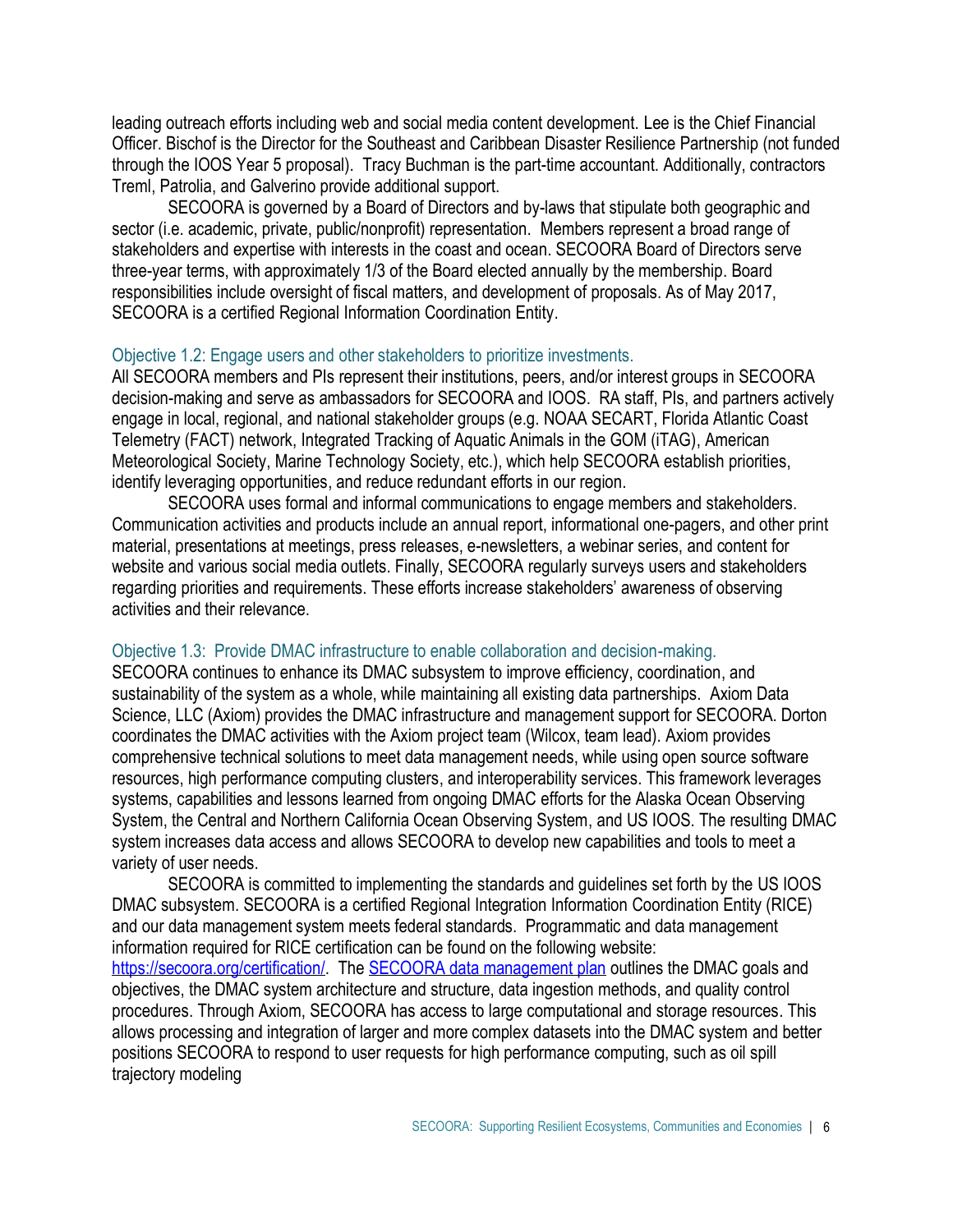Direct data access for all SECOORA funded and other regional data are provided through the SECOORA data portal and catalog and a variety of services including OPeNDAP, WCS, WFS, WMS and in common formats including CSV, MATLAB, and JSON. These services are provided by a combination of THREDDS, ERDDAP, and GeoServer. The SECOORA data catalog allows users to search and query the entire DMAC infrastructure and allows users to find all SECOORA data resources (e.g., buoy, HFR, glider, ship, satellite or model), and immediately be presented with metadata and the ability to extract and visualize the data. Axiom will continue working with stakeholders, through web portal feedback and virtual and in-person workshops, to refine the SECOORA data portal and catalog based on user requirements.

Simplified Coordination and Integration: Currently, the SECOORA funded *in situ* data providers submit their data to NDBC independently. In Year 5, NDBC will test an ERRDAP service to pull SECOORA provider data into the NDBC system. This will allow for a streamlined submission process for SECOORA data providers as they will only have to provide data to SECOORA.

#### **Goal 2: Continue existing core observation investments in the region.** Objective 2.1: Maintain HFRs distributed throughout the region.

[HFR arrays](https://secoora.org/hfradar/#data) currently maintained and operated in the region (Appendix 1, Figures 2 and 3) map surface currents at high spatial and temporal resolution across the coastal ocean, outer shelf, and slope. These arrays include Coastal Ocean Dynamics Applications Radar (CODAR) and Wellen Radars (WERA). Five SECOORA members (UNCCH, USC, UGA SkIO, UM, USF) operate priority HFRs distributed through the region. An additional priority radar will be deployed in North Key Largo (NKL) by UM in fall 2020 (the original deployment in 2019 was delayed by permitting and then COVID). The permitting and NEPA requirements for this HFR are complete. Expansion of the HFR network, made possible with Year 3 Fill the Gaps funding, is covered in section 6.4.

All of the HFR provide surface current data in near real time to SECOORA and to the HFR National Network at Scripps Institute of Oceanography (Scripps) and Rutgers through the US IOOS-sponsored HFR Surface Current Mapping Initiative. WERA installations also provide surface wave measurements as a function of position and time over a subset of the domain. Operational and quality metrics are routinely checked. This includes assessment of daily variations in coverage and uptime using metrics such as database latency, range of coverage, and number of solutions as implemented by the National HFR Network.

#### Objective 2.2: Maintain 21 *in situ* stations along the Carolina and WFS coasts*.*

Strategically placed *in situ* arrays address marine user observational needs and provide critical data for SECOORA and partner modeling efforts. Two institutions (UNCW and USF) will continue to operate and maintain 21 *in situ* stations along the coasts of the Carolinas and WFS (Appendix 1, Figure 2), several of which have been operational for almost 20 years. USF will sustain four offshore real-time meteorological/oceanographic stations (three buoys, one tower); two non-real-time subsurface stations; and five real-time meteorological and water level stations, some equipped with water temperature and salinity sensors. The Clam Bayou coastal station, maintained in partnership with YSI/Xylem, measures water quality variables1 and is used as a USF teaching site. UNCW will sustain nine real-time meteorological/oceanographic stations located offshore of NC and SC and one non real-time station located in Onslow Bay, NC. Two of the real-time stations include WaveRider buoys co-located with a meteorological buoy and these are operated and maintained in partnership with USACE and CDIP at Scripps. One station includes a small co-located SeaView Systems SVS-603 inertial wave sensor. All of these *in situ* stations augment a number of existing real-time observing sites operated by federal and state agencies. Table 1 provides the list of variables measured by the *in-situ* assets.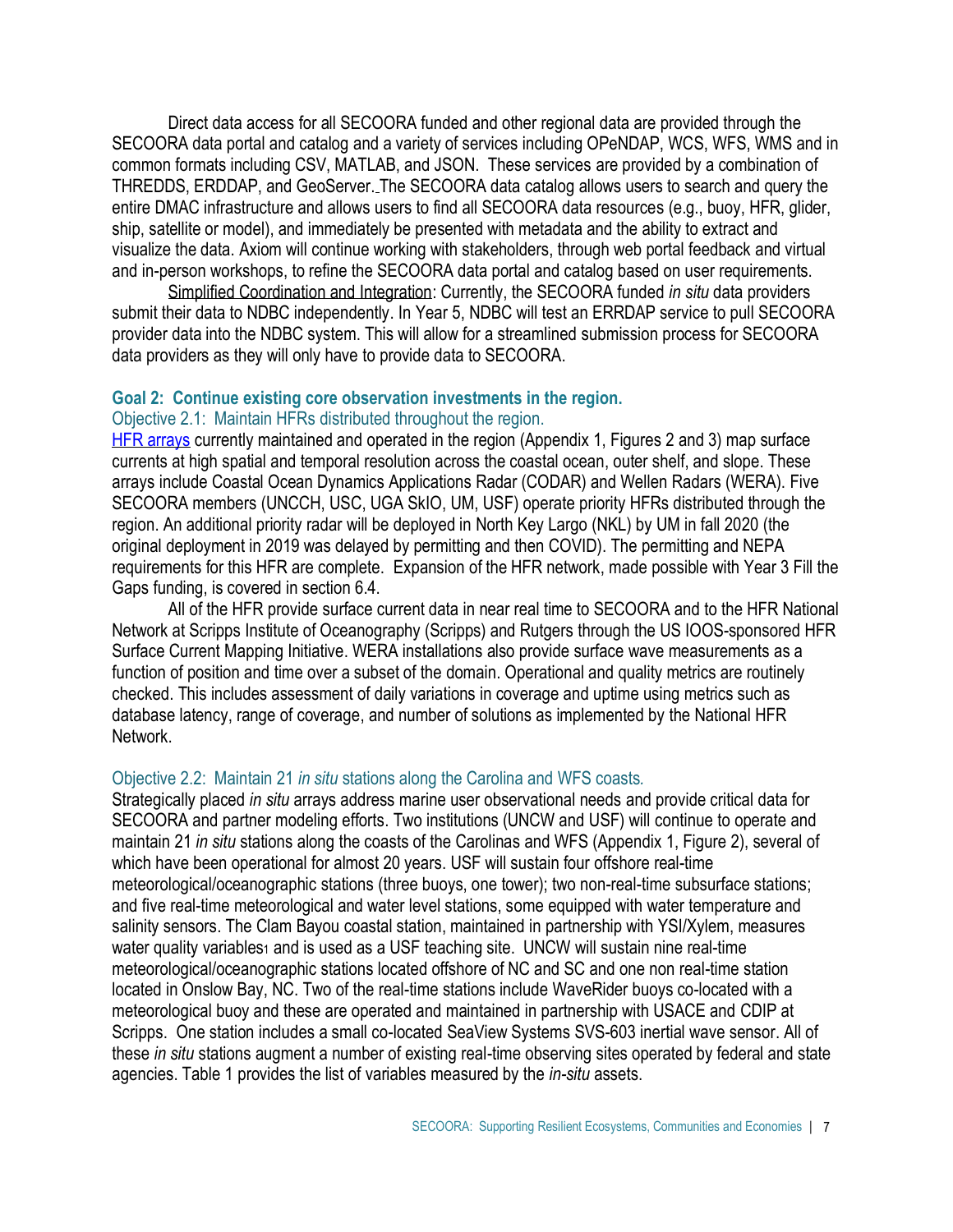The buoy and coastal station designs are robust, with both the Carolinas and WFS arrays surviving prior hurricanes. Moorings and coastal stations are generally deployed for one year with intermediate servicing as needed. This annual schedule requires instrument calibration and repairs, expendables replacement, ship-time, engineering support, and data management support. USF WFS network data telemetry is via the NOAA Geostationary Operational Environmental Satellite (GOES) network and UNCW uses Iridium and cell phone services. UNCW and USF address data management and US IOOS data certification requirements such as QARTOD implementation, data delivery, operational system alerts and system performance monitoring. All data feeds into the SECOORA DMAC system.

|                                   | Wind Spd,<br>Gust, Dir. | Air Temp | <b>Barometric</b><br>Pressure | Rel.<br>Humidity | SW/LW<br>Radiation | Water<br>Temp | Currents | Waves | Cond/<br>Salinity | Water<br>Level | <b>Fish</b><br>Acoustic<br><b>Sensors</b> |
|-----------------------------------|-------------------------|----------|-------------------------------|------------------|--------------------|---------------|----------|-------|-------------------|----------------|-------------------------------------------|
| <b>UNCW Moorings</b>              |                         |          |                               |                  |                    |               |          |       |                   |                |                                           |
| LEJ3 - Outer Onslow Bay           | X                       | X        | X                             | Χ                |                    | X             |          |       | X                 |                | $\mathsf{X}$                              |
| LEJ3Wave                          |                         |          |                               |                  |                    | Χ             |          | Χ     |                   |                |                                           |
| ILM3 - Outer Onslow Bay           | X                       | X        | X                             | X                |                    | X             |          |       | X                 |                | X                                         |
| ILM2 - Inshore Onslow Bay         | Χ                       | Χ        | X                             | Χ                |                    | Χ             |          |       | Χ                 |                | X                                         |
| ILM2Wave                          |                         |          |                               |                  |                    | Χ             |          | Χ     |                   |                |                                           |
| SUN2 - Northern Long Bay          | X                       | X        | X                             | Χ                |                    | X             |          |       | X                 |                | X                                         |
| SUN2Wave                          |                         |          |                               |                  |                    |               |          | X     |                   |                |                                           |
| CAP2 - Inshore Capers Island      | X                       | X        | $\sf X$                       | X                |                    | X             |          |       | X                 |                |                                           |
| FRP2 - Inshore Fripp Island       | X                       | X        | X                             | Χ                |                    | Χ             |          |       | Χ                 |                |                                           |
| OB27 - Onslow Bay*                |                         |          |                               |                  |                    | Χ             | X        | Χ     | Χ                 |                | X                                         |
| <b>USF Moorings</b>               |                         |          |                               |                  |                    |               |          |       |                   |                |                                           |
| C10 - WFS Central nearshore       | X                       | $\sf X$  | X                             |                  | Χ                  | Χ             |          |       |                   |                |                                           |
| C12 - WFS Central offshore        | Χ                       | Χ        | $\mathsf X$                   |                  | Χ                  | X             |          |       |                   |                |                                           |
| C13 - WFS South                   | X                       | Χ        | X                             |                  | X                  | Χ             |          |       |                   |                |                                           |
| C <sub>11</sub> - WFS Subsurface* |                         |          |                               |                  |                    | X             | X        | X     |                   |                |                                           |
| C <sub>15</sub> - WFS Subsurface* |                         |          |                               |                  |                    | X             | X        | X     |                   |                |                                           |
| C21 - Tower                       | X                       | X        | X                             | Χ                |                    | X             | Χ        | Χ     |                   |                |                                           |
| <b>USF Coastal Stations</b>       |                         |          |                               |                  |                    |               |          |       |                   |                |                                           |
| <b>Shell Point</b>                | X                       | X        | X                             |                  |                    |               |          |       |                   | X              |                                           |
| Aripeka                           | X                       | Χ        | X                             |                  |                    |               |          |       |                   | X              |                                           |
| Fred Howard State Park            | X                       | Χ        | X                             |                  |                    |               |          |       |                   | X              |                                           |
| Clam Bayou                        | X                       | Χ        | X                             |                  |                    | X             |          |       | X                 | X              |                                           |
| Big Carlos Pass                   | Χ                       | X        | $\overline{X}$                |                  |                    |               |          |       |                   | $\sf X$        | $\sf X$                                   |
|                                   |                         |          |                               |                  |                    |               |          |       |                   |                |                                           |

#### Table 1. Moored and Coastal Stations

\*Non real-time station

# Objective 2.3: Maintain the sensors on NOAA GRNMS buoy (NDBC 41008).

SECOORA continues to support ocean acidification and water quality monitoring at the Gray's Reef National Marine Sanctuary (GRNMS) as part of NOAA's international effort to quantify the effects of ocean acidification. The sensors deployed include pCO2, pH, dissolved oxygen (DO), turbidity, chlorophyll, salinity and water temperature. UGA is responsible for the maintenance of the sensors on the buoy. Partners for this project include NOAA PMEL, NDBC and the USCG. During Year 5, the project team will continue development of a through hull sensor mounting system that began in Year 4. The goal is to access the sensors from the topside of the buoy instead of SCUBA divers accessing the sensors from beneath the buoy. NDBC and PMEL engineers are collaborating on the redesign effort. The primary Year 5 outcome is to complete the deployment design, test the system, and if all are in agreement, install the deployment tubes on the GRNMS buoy.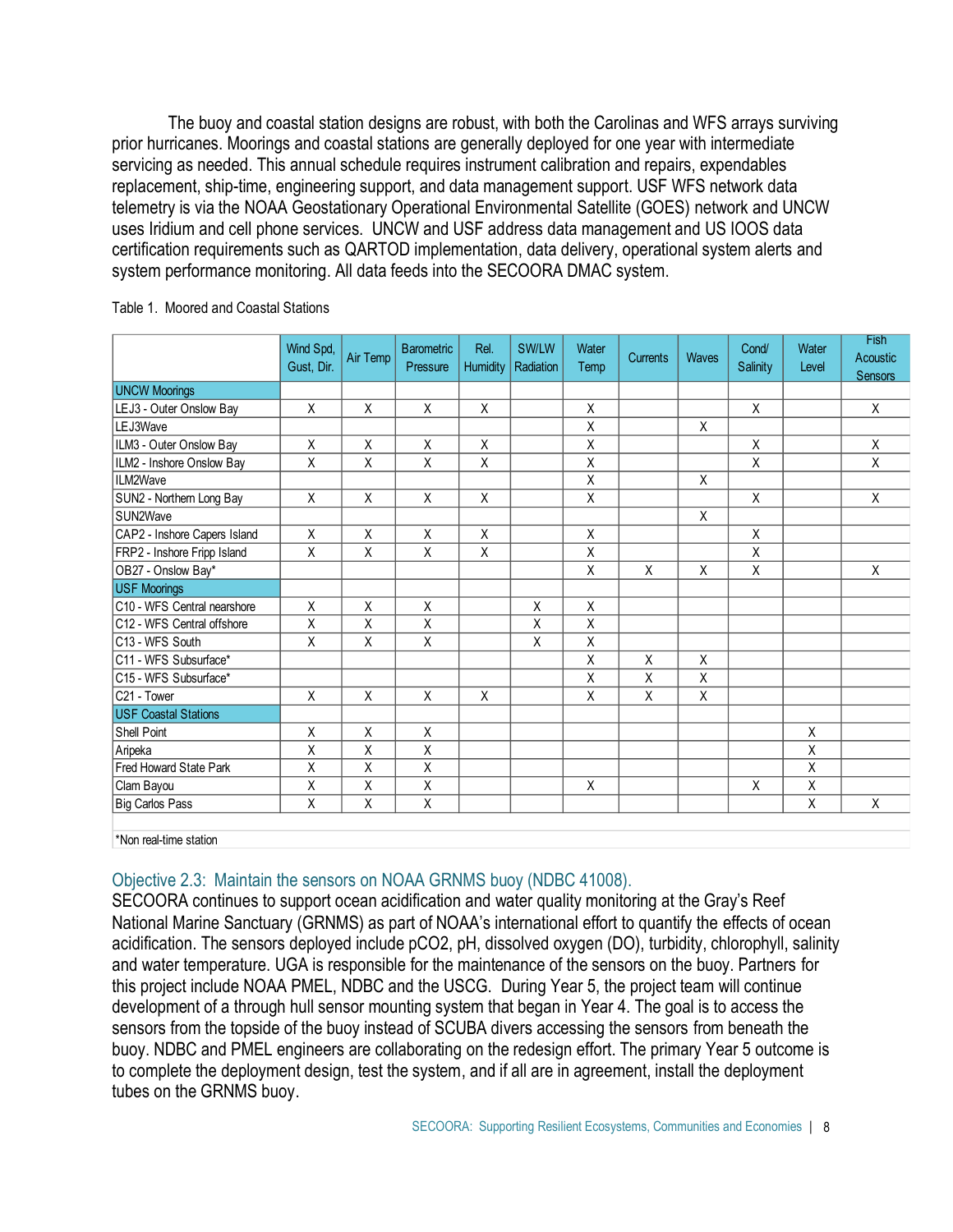#### **Goal 3: Begin to address geographic gaps in observations.**

Although the SE region benefits from a number of legacy subregional observing programs, major gaps remain in the spatial extent of the observatory. SECOORA will continue investment in the glider observatory to continue to build-out the RCOOS in order to meet priority stakeholder needs.

#### Objective 3.1: Maintain a regional glider observatory in the SAB.

Glider data provides regional 4-D information on temperature, salinity and density structure, and oxygen/turbidity/CDOM/chl-a concentrations. Four gliders from the pool of instruments owed/operated by SECOORA, SkIO, and USF will be deployed from locations in Florida and Georgia on shelf- and shelf-edge sampling missions with northward trajectories. These mapping missions serve as a baseline of operations, providing spatial coverage for data assimilation and fisheries applications along the southeast Atlantic coast. Glider data are used by GRNMS, NOAA OAR, U.S. Navy, NASA, and state agencies.

The SECOORA glider Franklin, purchased in Year 3, is based at SkIO and has improved operational capacity for the region. During Year 5, USF and SkIO will conduct 3 "baseline" glider missions in the SAB. Gliders are deployed off Cape Canaveral and coastal Georgia to conduct shelf survey missions, with operations approximately between the 20m and 50m isobaths. The USF glider will use Gulf Stream currents to survey the shelf edge and Gulf Stream along the entire SAB before recovery off NC. At least one of these missions will be timed with hurricane season to maximize the impact of near-surface heat content information for tropical weather prediction.

Glider operations integrate *in situ* and HFR observations, satellite imagery, and regional model predictions to optimize glider tracks. The Ocean Tracking Network (OTN) has made several Vemco Mobile Transceivers (VMTs) available for mounting on observatory gliders. Acoustic data will be shared with the fisheries research community (Ocean Tracking Network, FACT, GRNMS).

#### Objective 3.2: Install a new coastal water quality station in Charleston Harbor.

SC DNR worked with USACE and USCG to install a piling-based water quality station in 2017; however, the station was destroyed due to a ship collision in 2018. In Year 4, SECOORA worked with SC DNR to move the station to Fort Johnson, on the opposite side of Charleston Harbor (in relation to the piling deployment site). The Fort Johnson location is outside of the shipping channel and should be safer than the originally deployment location. The instrumentation deployed on the station includes a YSI EXO2, data logger, and communications equipment. The YSI EXO2 measures water temperature, conductivity/salinity, dissolved oxygen, pH, turbidity, chlorophyll fluorescence, and water depth.

#### **Goal 4: Continue delivery of operational model forecasts and products to serve priority users.**

A central goal of SECOORA is to develop, in partnership with end users, operational products that will support decision-making. Along with ongoing delivery of the regional model forecasts that fill temporal and spatial gaps in observations, SECOORA will develop and enhance products in collaboration with our partners to support their operational needs. Product delivery plans are included in Table 2 and geographic scope is shown in Appendix 1, Figure 2.

Objective 4.1: Enhance and operate a Coupled Marine Environmental Assessment and Prediction System. SECOORA supports an advanced regional marine environment assessment and prediction capabilities through a suite of fully coupled ocean-atmosphere-wave-marine ecosystem prediction models informed and updated continuously through data assimilation. This system is used to predict coastal ocean conditions over the entire SECOORA footprint with a high degree of accuracy and provides detailed sub-regional information though relocatable grid refinement and nesting technology. SECOORA project team members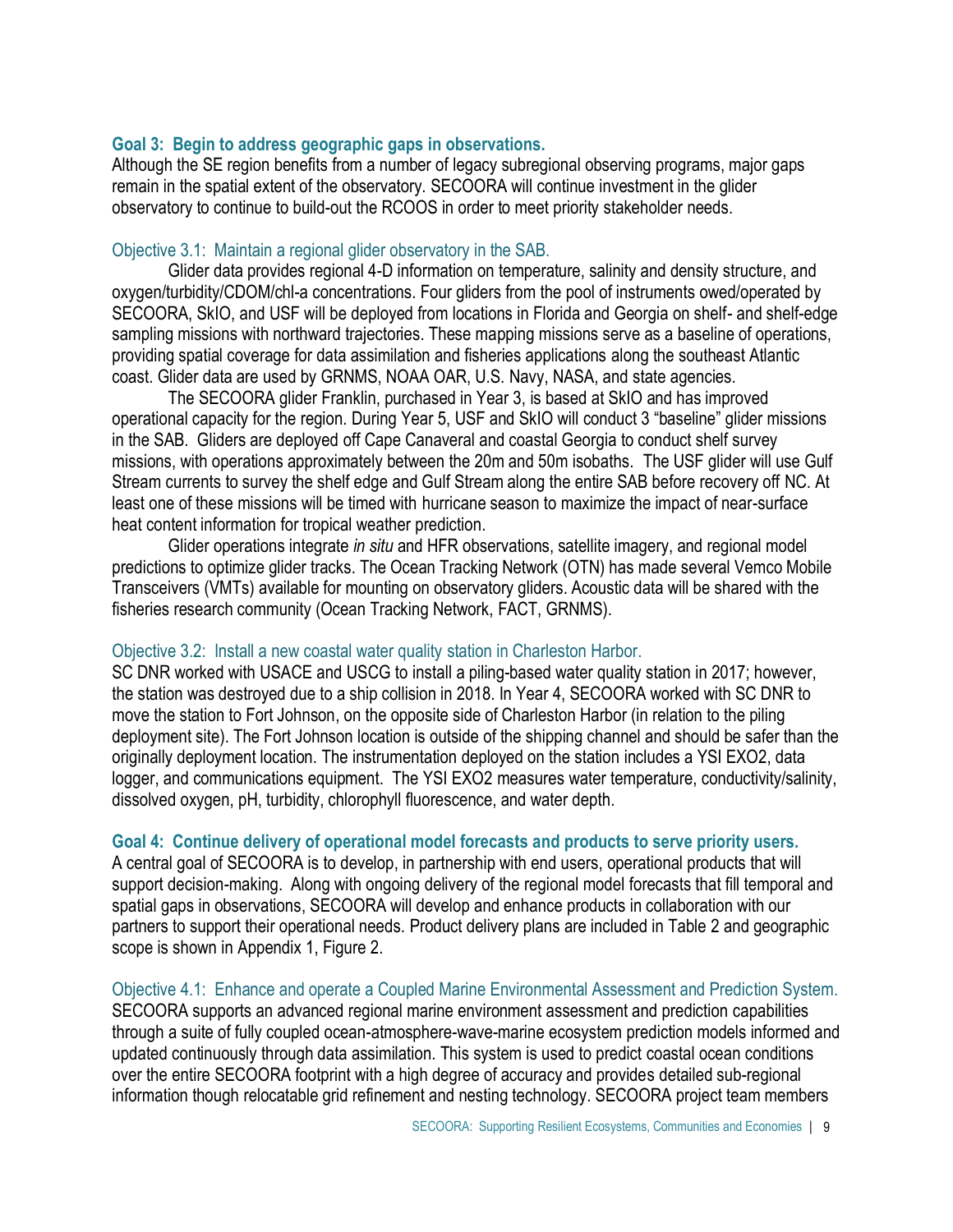at NCSU will build off of previous year advances to: 1) sustain NCSU's ocean circulation nowcast/forecast modeling system to generate regional nowcasts and forecasts of ocean circulation, waves, marine weather on a routine basis and use google analytics to track their usage; 2) refine advanced ocean data assimilation (DA) schemes into the prediction system; 3) start running DA nowcast/forecast system in pseudooperational mode; 4) continue model skill assessment for marine environmental variables through appropriate comparisons with independent (non-assimilated) observations (e.g., mooring observations); 5) continue refining low trophic level marine ecosystem predictions, perform a suite of hindcast experiments for detailed performance evaluation; 6) conduct outreach activities by giving a series of SECOORA public webinars describing different aspects of modeling system (e.g., hindcast and data assimilation) and modeling functionality (e.g., trajectory prediction); and, 7) finalize the 2007-2017 long-term hindcast results and make this data archive available for SECOORA. When doing so, we will work with Axiom closely to make sure the model output is searchable in the SECOORA data catalog with "user friendly" Interface and language.

#### Objective 4.2: Operate the West Florida Shelf (WFS) ocean model.

The WFS model focuses on the GOM and provides daily, automated ocean circulation N/F by nesting Finite Volume Coastal Ocean Model (FVCOM) into HYbrid Coordinate Ocean Model (HYCOM). The model simulations are quantitatively gauged against *in situ* observations<sup>2</sup> from west of the Mississippi River Delta to south of the Florida Keys with real time river inflows versus climatology. This West Florida Coastal Ocean Model (WFCOM), with resolution beginning at 4km along the open boundary, includes the various estuaries, telescoping down to 150m in both Tampa Bay and Charlotte Harbor. WFCOM provides the tracking capability for WFS HABs (in collaboration with FWC). The Tampa Bay Coastal Ocean Model (TBCOM) is nested in WFCOM. TBCOM provides resolution as fine as 20 m and includes Tampa Bay, Sarasota Bay, the Intra-Coastal Waterway and all of the inlets connecting these water bodies with the adjacent GOM. Both WFCOM and TBCOM continue to provide critical HAB trajectory forecasts to local and state agencies as part of a collaboration with the Florida Wildlife Research Institute. Model simulations are accessed from NOAA GNOME through the NOAA GOODS using THREDDS data server capabilities developed with the assistance of SECOORA DMAC. These multidisciplinary applications will continue to develop new products via stakeholder outreach.

#### Objective 4.3: Provide an early warning system for swimming beach and shellfish harvesting waters.

Bacterial pollution in the coastal areas is an issue for swimming beaches and shellfish harvest areas. The [How's the Beach](http://howsthebeach.org/) project team will maintain and enhance existing decision support tools available for Long Bay, SC Charleston Harbor, SC and Folly Beach, SC, Sarasota and Manatee county beaches of FL, Chesapeake Bay, MD, and Kill Devil Hills, NC. The project team will: 1) Expand and enhance the existing decision support tool that couples rainfall, water temperature, wind, tide, and salinity data (provided by the NWS, ocean observing systems, and state programs) with direct measures of Enterococcus concentrations to provide daily nowcasts of bacteria concentration for locations in Florida, expanding on the Florida-wide network of coastal locations operated by Mote Marine Laboratory; 2) Investigate the expansion of a shellfish management decision support tool previously created to predict fecal coliform levels for shellfish harvest areas in Folly Beach and Murrells Inlet, SC for potential use in NC, 3) Continue working with the City of Folly Beach, SC to provide site-specific water quality data and nowcasts for swimming beaches and shellfish harvesting waters of the Folly River; and, 4) Re-design the How's the Beach website and app; and, 5) Continue to develop and distribute community and stakeholder outreach and education materials.

Objective 4.4: Optimize and enhance the SECOORA Marine Weather Portal (MWP). The MWP [\(http://mwp.secoora.org\)](http://mwp.secoora.org)/) provides real-time data, hurricane watch/warning information and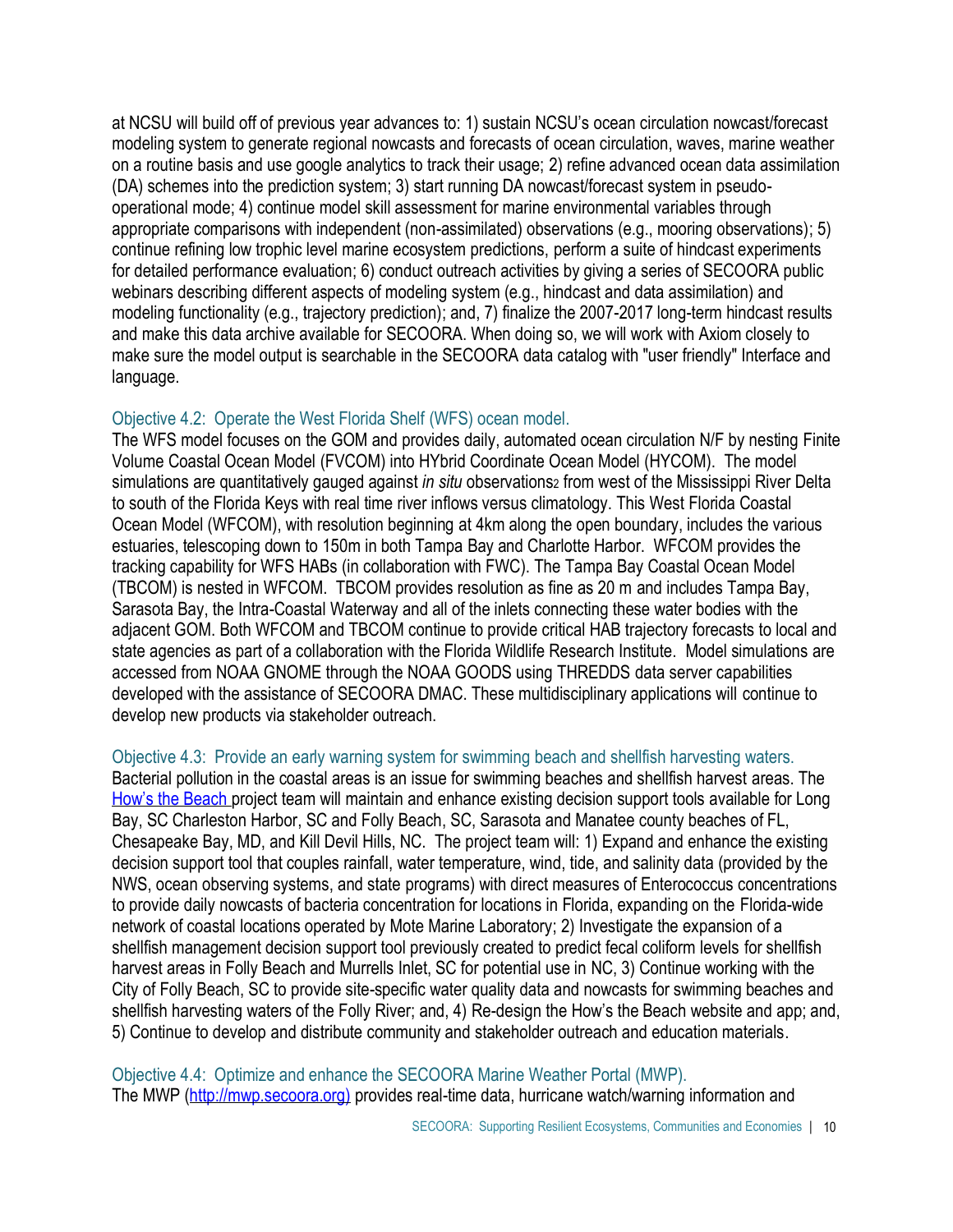hurricane tracks, and NWS forecasts.

#### Objective 4.5: Develop Python data analysis tools for oceanographic services

Data analysis tools for oceanographic services are being developed by Filipe Fernandes. The primary Year 5 objectives are: 1) Demonstrate value of IOOS data and services; 2) Monitor operation of the DMAC enterprise; 3) Ensure DMAC standards and best practices are up-to-date and DMAC data and services are relevant to potential user communities; 4) Improve the operation of the IOOS GitHub organization and software libraries therein.

## Objective 4.6: Implement special projects.

Hollings Scholarship: SECOORA works with the IOOS office and our members to host Hollings Scholars. The scholars work with a SECOORA member and learn all facets of an ocean observing program; from the science to the at-sea operations. Scholarship funding will be provided to the institution that that hosts the Hollings scholar and support activities above and beyond the Hollings funding to assure that the scholar has a well-rounded experience.

Radiowave Operators Working Group (ROWG) meeting support: SECOORA partner, ECU's Coastal Studies Institute (CSI), is planning the next ROWG meeting. CSI will host a virtual meeting in October/November 2020 as a kick-off event and to identify the planning team for in-person meeting, to be held in Manteo, NC, in late Spring 2021.

2020 Hurricane Glider Deployments: SECOORA partner UGA/SkIO will lead the 2020 Hurricane Glider deployments. Two missions are planned for the SAB portion of SECOORA's domain during hurricane season, June 1 through October 31, 2020. Each mission will be 4-6 weeks in duration and the gliders will be operated on the shelf out to the shoreward edge of the Gulf Stream. All data will be submitted to the IOOS Glider Data Assembly Center where it can be shared through the Global Telecommunications Gateway where data can then be assimilated by ocean models, including those operated by NOAA, the U.S. Navy, SECOORA, and other regional association partners.

Support for Navy Gliders (deployments/recoveries): SECOORA will coordinate with glider team members for Navy glider deployments and recoveries. The NC Outer Banks, and SECOORA partner ECU CSI, will be the northern extent for the glider recoveries. Other recoveries will be coordinated between SECOORA, UGA/SkIO, and UNC-Chapel Hill. Additionally, SkIO will provide glider piloting support for Navy gliders during the 2020 Hurricane season.

Biology/Estuarine Soundscape Observatory Network in the Southeast: The SC Estuarine Soundscape Observatory Network is a scalable, long-term soundscape characterization (i.e. passive acoustics) coastal marine observatory. The project team, based at USC – Beaufort, will use a cloud-based platform for collaboration and develop data syntheses, visualizations, and products to ensure the data are relevant for management applications. Soundscape data are used to monitor animal behavior at multiple levels of biological complexity (i.e., from snapping shrimp to fish to marine mammals) and at time scales ranging from minutes to years. The soundscape approach provides the ability to 'eavesdrop' on key behaviors of marine animals that can change rapidly or gradually in response to environmental changes and human impacts. This project will advance our understanding of the use of passive acoustic technologies in combination with environmental data and traditional biodiversity surveys as well as processes for analyzing and handling these 'big data' using cloud-based collaborative tools.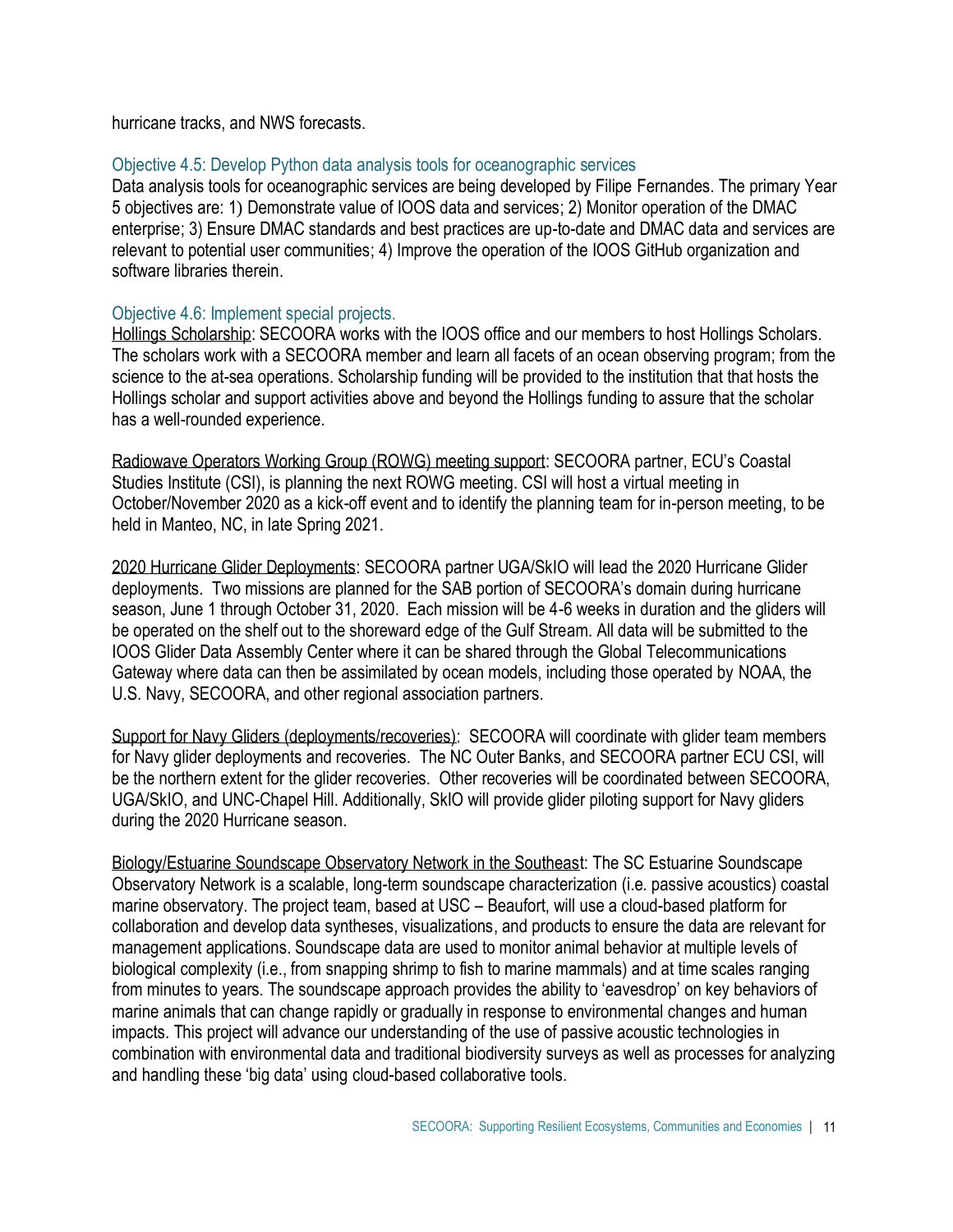# FACT Acoustic Telemetry Network and Georgia DNR Coastal Receiver Array

SECOORA provides support for the FACT Animal Telemetry Network (ATN) by hosting their website and sponsorship of the FACT semiannual meetings. SECOORA will continue ongoing efforts to increase observations in our region and incorporate more biological data into our data management system by working with: 1) Fisheries Data Solutions (Joy Young, FACT data wrangler) which leads communications, data acquisition efforts, and training for the FACT network; and, 2) the Georgia Department of Natural Resources which maintain an existing acoustic receiver array along the Georgia coastline.

Regional Ocean Data: SECOORA will host a competitive opportunity to increase data sharing in the southeast that focuses on ocean and coastal geospatial data required by states and regional organizations to address management issues. The scope of this opportunity is broad, enabling project teams to focus on data collection, data formatting, or data sharing systems. Projects will be regional in scope or contribute to a regional-scale enterprise and include measurable engagement with stakeholders. Details on this opportunity are available[: https://secoora.org/request-for-proposals-to-enhance-regional-ocean-data](https://secoora.org/request-for-proposals-to-enhance-regional-ocean-data-sharing/)[sharing/](https://secoora.org/request-for-proposals-to-enhance-regional-ocean-data-sharing/)

CETACEAN Project: The goal of this project is to develop a Gulf of Mexico platform (Compilation of Environmental, Threats, and Animal Data for Cetacean Population Health Analyses: CETACEAN) that provides user-friendly access to datasets that would assist the Trustees, restoration planners, responders, and conservation managers to assess the health of cetacean stocks and the stressors that threaten them over time and space. SECOORA and Axiom will work with partners to develop this platform based on recommendations from the CETACEAN Steering and Executive Committees. The objective for this year is to work with stakeholders to define requirements and build a functional prototype system.

Increasing awareness of ocean acidification in the Southeast: The Southeast Ocean and Costal Acidification Network (SOCAN) was established in 2014 through a partnership between NOAA's Ocean Acidification Program (OAP) and SECOORA. SOCAN will: 1) Convene an Executive Team to identify new ideas to revitalize the working groups; 2) Facilitate stakeholder and scientific working group meetings; 3) Host virtual town halls for stakeholders across the SE; 4) Develop long-term goals and objectives to evaluate accomplishments over the last 5 years; 5) Lead proposals to fund SOCAN capacity building and coordinate scientific proposal efforts; 6) Publish newsletters and continue website updates, as needed.

Additional Observations Initiative: Via a competitive mini-proposal process, SECOORA will solicit proposals for:

- Biological data management (Matt Howard biology funds)
- Product development to fill gaps identified in SECOORA's RCOOS Strategic Operational plan.
- Observing projects to fill gaps identified in SECOORA's RCOOS Strategic Operational plan.

# **Goal 5: Initiate new operational products to meet additional user needs**

# Objective 5.1 Implement a HAB forecasting system for the WFS.

The scope and scale of recent Harmful Algal Bloom (HAB) events have highlighted significant gaps in the ability to detect, respond to, and mitigate *Karenia brevis* blooms and their impacts. Efforts to improve HAB observations and forecasting are ever evolving to integrate more comprehensive, interdisciplinary data streams and models. In the Gulf of Mexico, a suite of observational and modeling approaches are necessary to advance our knowledge of *K. brevis* bloom dynamics. This toxic dinoflagellate forms high biomass blooms nearly annually on the WFS. Currently, 4-day predictions of HAB transport (USF/FWRI)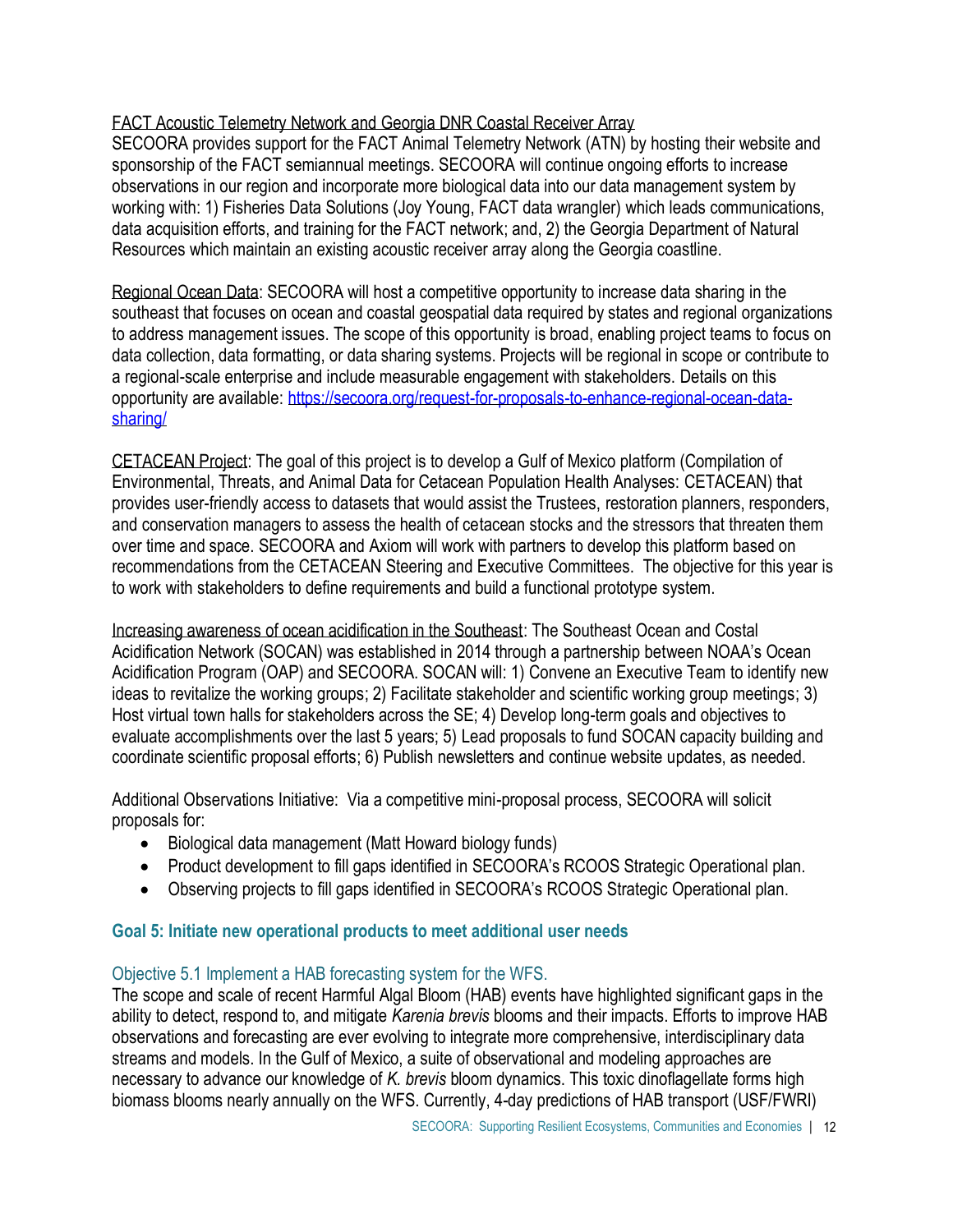and respiratory irritation (NOAA/FWRI) are issued; however, an overarching goal is to generate longer term forecasts (1-2 weeks to seasonal) to improve management and mitigation of the impacts of these blooms. The following tasks will be undertaken: 1) Two, 2-4-week glider missions will be conducted annually. The gliders will be outfitted with a Solid Phase AbsorptionToxin Tracking (SPATT) sampler to provide a cumulative assessment of brevetoxins over the duration of the deployment; 2) Ship-based field surveys will be expanded spatially along the WFS; 3) Satellite remote sensing image processing will refine algorithms used for tracking red tide using ocean color; and, 4) In situ physical data from moorings, HFR, and gliders will be coupled with ecological modeling to evaluate *K. brevis* bloom dynamics.

Objectives 5.2 - 5.3: Funds are not available for these objectives

# **Goal 6: Continue building critical elements of the observing system by adding biogeochemical and marine sound sensors, and HFRs**

Objectives 6.1-6.2: Funds are not available for these objectives.

# Objective 6.3: Implement a regional ocean sound observing initiative to characterize and measure sources of sound production and establish acoustic baseline levels.

Acoustic data previously collected from known or suspected spawning sites of important commercial reef fishes (black grouper and red grouper) are being used by the research team from Mote Marine Laboratory to create a library of labeled sounds from known and unknown sources. Hundreds of acoustic files from different habitat types are being classified for this project. Because fish make species-specific sounds, machine learning algorithms are being developed and trained to identify sounds produced by known species from these acoustic files. Sounds of unknown biological sources and anthropogenic sources (boats, ships, drilling, hydroacoustic surveys for oil/gas) can also be classified for automatic detection. Advances in machine learning for processing acoustic wav files are being shared with SECOORA/Axiom and will be made available to the IOOS Data Management and Communications community. Additionally, a new interactive exhibit on fish acoustics is being installed in the Mote Aquarium, which has 350,000 visitors a year. This exhibit makes significant use of this SECOORA funded work.

# Objective 6.4: Install and operate new HFRs

With Year 3 Fill the Gaps funding, SECOORA PIs are expanding HFR coverage along the U.S. East Coast. HFRs are being deployed and maintained as follows (see Appendix 1, Figure 3):

- CSI is redeploying an HFR on Ocracoke, NC after the installed WERA was destroyed by Hurricane Dorian in 2019.
- SkIO has approvals for WERA HFR installation at Cape Canaveral National Seashore and Kennedy Space Center. NEPA compliance paperwork has been submitted to the IOOS office for both locations. Anticipated installation is Fall/Winter 2020. USC has identified Myrtle Beach State Park as the location for the final "Fill the Gaps" HFR to be installed.
- FIT is in the process of siting two HFR on the east coast of Florida. One at Treasure Shores Park (Indian River County) and the other at Patrick Air Force Base. These two WERA were purchased by SECOORA and will be operated by FIT. NEPA environmental compliance paperwork has been submitted to the IOOS office for Treasure Shores Park and Patrick Air Force Base. The IOOS office and SECOORA are working with Patrick Air Force Base on NEPA process concerns. Installation is anticipated for Fall/Winter 2020 for both locations.
- USC has identified Myrtle Beach State Park as the location for the final "Fill the Gaps" HFR to be installed. This WERA was purchased by SECOORA and will be operated by USC.
- Florida Atlantic University will maintain the HAUL CODAR located near Miami, FL.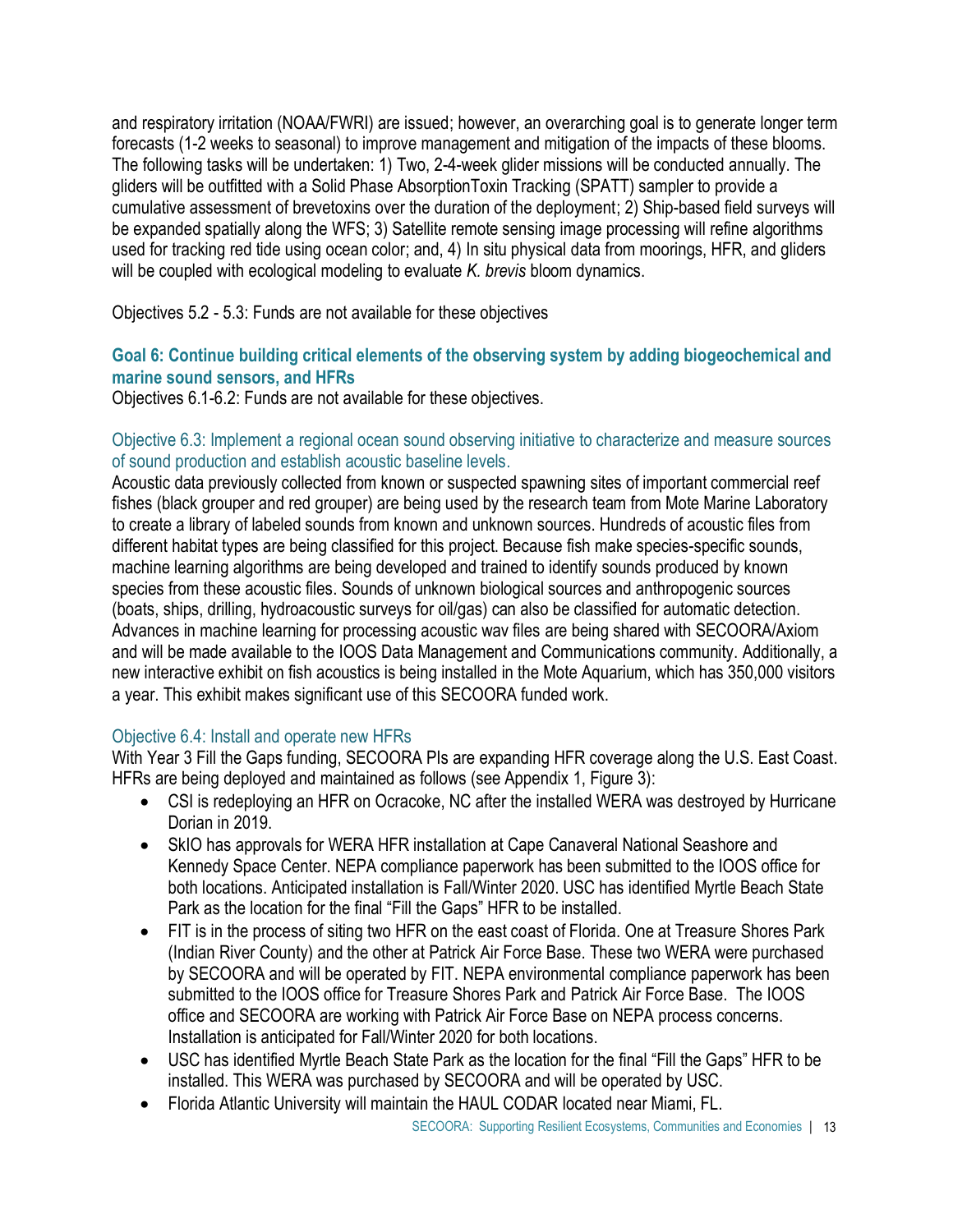## **User Benefits and Product Delivery**

SECOORA's approach to developing end-user applications begins with identification and engagement of local, regional, and national partners who have articulated a need that can be addressed through coastal ocean observations or applications. Partners are engaged to develop specifications that guide the product and service development effort. End-users participate in the design, development, and validation of such products. All observational data, maps, models and other coastal and ocean observing information and products are easily accessed via the SECOORA website and data portal, and announced via social media outlets, and e-newsletters.

Our product delivery plans are tailored to meet user needs and provide important benefits. All SECOORA generated data is delivered through a variety of web services and webpages, and benefits include support for NOAA NWS marine weather forecasts and marine hazards advisories, USCG SAR operations, and USACE modeling and sediment management applications. Data and data products also support ecosystem management and fisheries stakeholders. Resource managers, recreational anglers and commercial fishers will benefit from improved efficiency in catching target species and less fuel usage. SECOORA's rich data repository allows stakeholders to access historic data. Examples of uses of this archived data include: 1) informing managers and the public of the paths and intensities of past tropical storm systems and coastal water levels associated with these events; 2) visualizing when and where polluted water could move into coastal areas; and 3) providing data to inform climate vulnerability assessments. Table 2 outlines additional delivery plans for products funded by this award and Figures 2 and 3 in Appendix 1 show observing locations and areal extent of products included in this proposal.

| Table 2. Product Delivery Plans and Users |  |
|-------------------------------------------|--|
|-------------------------------------------|--|

|     | Goal and Objectives      | Delivery Plans and Users:                                                             |
|-----|--------------------------|---------------------------------------------------------------------------------------|
| 4   |                          | Continue delivery of operational model forecasts and products to serve priority users |
| 4.1 | Coupled Marine           | N/F model results served via web services. Stakeholder groups include USCG, NOAA      |
|     | Environmental            | NMFS, NOAA OR&R, Bureau of Ocean Energy Management, NC DENR, SC DNR, GA               |
|     | Assessment and           | DNR, FL FWC, NWS and SAFMC.                                                           |
|     | <b>Prediction System</b> |                                                                                       |
| 4.2 | West Florida Coastal     | N/F model results served via web services. Stakeholder groups include USCG, FL        |
|     | Ocean Model              | FWC/FWRI, recreational mariners, NOAA Office of Response and Recovery.                |
| 4.3 | Advisory System for      | Smartphone apps and web services. Products include forecasting products for beach     |
|     | Beach and Shellfish      | and shellfish water quality. User groups include resource managers, public health     |
|     | Waters                   | officials, local government officials and representatives of potentially vulnerable   |
|     |                          | populations.                                                                          |

# **Summary**

The proposed \$4,151,154.67 in funding will support the core RCOOS framework which provides:

- Regional coverage over a geographically large and diverse section of the US coastal ocean;
- Stakeholder engagement relative to RCOOS components, including moorings and coastal stations, HFR, and model data on which citizens, decision-makers, and scientists have come to depend;
- Cross-state and intra-regional cooperation;
- Maintenance of critical in-water infrastructure, data flow from offshore to the web, and proven technical capabilities and experience in operational coastal ocean observing; and,
- Expansion of SECOORA's biological data holdings, products, and ocean observatory through competitive mini-proposal opportunities.

As a mature RA, SECOORA must balance maintenance, filling important gaps in observations, and creating new connections to users through thoughtful expansion of products and services to build-out the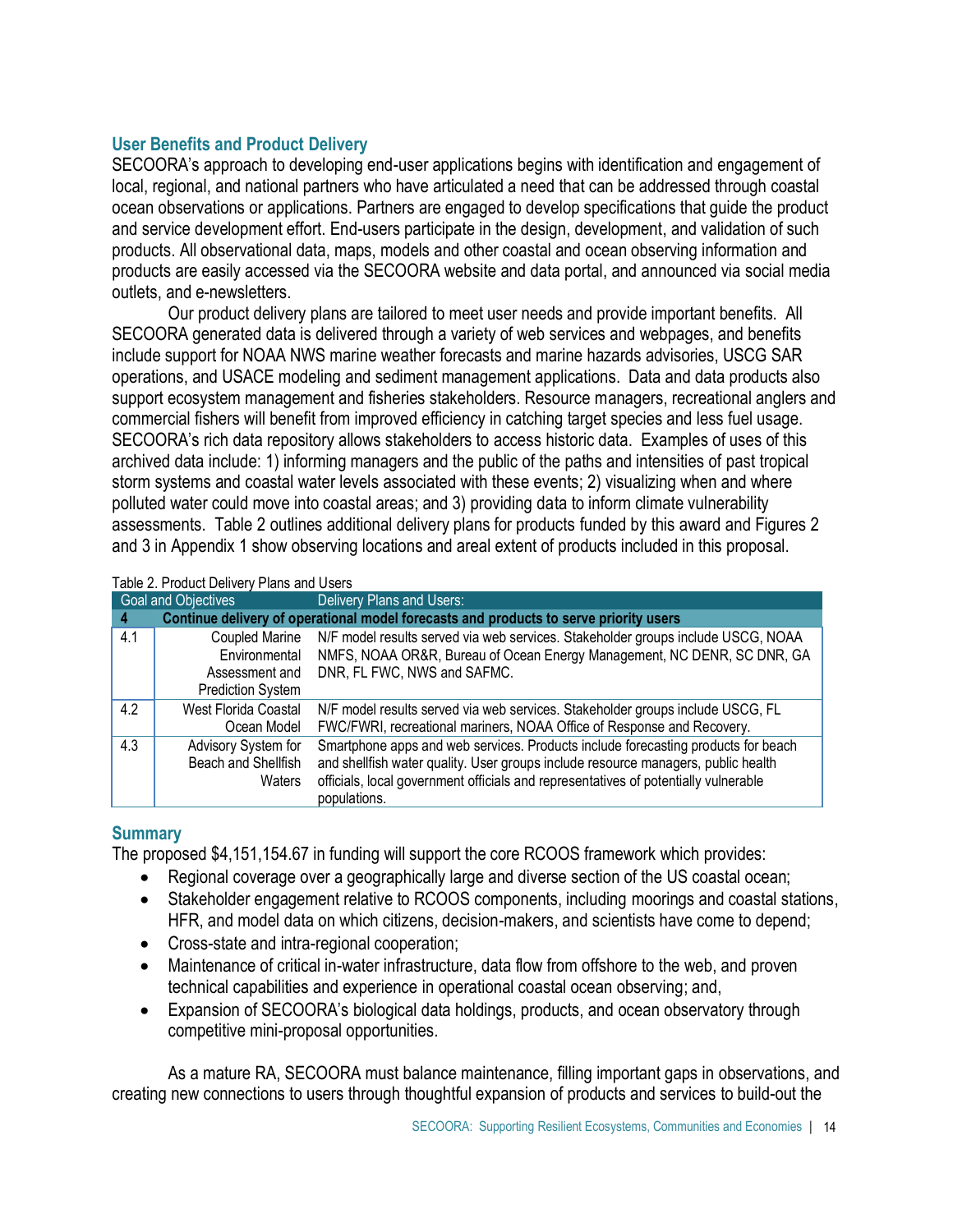RCOOS. The proposed activities will deliver stakeholders the ongoing observations and modeling products they rely on, and new integrative project components that leverage existing SECOORA efforts (observations, models and DMAC) to create new and exciting opportunities.

#### **Milestones and Cost Proposal**

Table 3. Goals, Objectives/Milestones and Schedule

| <b>Goals and Objectives</b>                                                                                                                        |   | 2020-2021 (Quarter) |   |   |  |  |
|----------------------------------------------------------------------------------------------------------------------------------------------------|---|---------------------|---|---|--|--|
|                                                                                                                                                    |   | $\overline{2}$      | 3 | 4 |  |  |
| Goal 1: Continue SECOORA's region-wide governance and communication to manage RA and engage users and<br>stakeholders in coastal observing science |   |                     |   |   |  |  |
| Maintain governance and management for the RA and RCOOS                                                                                            | X | x                   | x | х |  |  |
| Engage users and other stakeholders to prioritize investments                                                                                      | х | х                   | x | x |  |  |
| Maintain and operate DMAC                                                                                                                          | X | X                   | x | X |  |  |
| Goal 2: Maintain existing core observation investments in the region                                                                               |   |                     |   |   |  |  |
| Maintain 15 HFR distributed throughout the region                                                                                                  | x | X                   | X | X |  |  |
| Maintain 21 in situ stations along the Carolina and WFS coasts                                                                                     | x | X                   | x | x |  |  |
| Maintain the Sensors on NOAA GRNMS Buoy                                                                                                            | x | x                   | X | X |  |  |
| Goal 3: Begin to address geographic gaps in observations                                                                                           |   |                     |   |   |  |  |
| Establish and maintain a regional glider observatory in the SAB                                                                                    | х | х                   | X | х |  |  |
| Operate a new coastal water quality and metrological station in Charleston Harbor, SC                                                              | x | x                   | X | X |  |  |
| Goal 4: Continue delivery of operational model forecasts and products to serve priority users                                                      |   |                     |   |   |  |  |
| Enhance and operate a Coupled Marine Environmental Assessment and Prediction System for<br>the SE                                                  | x | X                   | X | X |  |  |
| Operate the West Florida Shelf Ocean Model                                                                                                         | х | х                   | X | х |  |  |
| Provide an Early Warning System for Swimming Beach and Shellfish Harvesting Waters                                                                 | x | x                   | X | X |  |  |
| Python Data Analysis Tools for Oceanographic Services                                                                                              | x | x                   | X | X |  |  |
| <b>Special Projects</b>                                                                                                                            | x | х                   | X | X |  |  |
| Goal 5: Initiate new operational products to meet additional user needs                                                                            |   |                     |   |   |  |  |
| Implement a HAB Forecasting system for the WFS                                                                                                     | x | x                   | X | X |  |  |
| Goal 6: Continue building critical elements of the observing system by adding biogeochemical and marine sound sensors,<br>and HFRs                 |   |                     |   |   |  |  |
| Acoustic sensor data analysis, machine learning processing techniques                                                                              | x | X                   | x | x |  |  |
| Work with SECOORA PIs to expand HFR footprint within the region                                                                                    | X | x                   | X | x |  |  |

Cost Proposal. Summarized costs of this 2020-2021 effort are in Table 4. \$4,151,154.67 support Goals 1 through 6. All components of this effort are leveraged; however, it is difficult to provide exact dollar values on contributions. Most of the observing assets were purchased with non-IOOS funds, and ongoing maintenance is subsidized by other grants. The same is true of most of the modeling work, i.e. models were initially developed with other funds. Five percent of the SECOORA Executive Director's salary is supported from member dues, as is a portion of her travel. Finally, a number of PIs are working at very subsidized rates or at no cost.

| Obj.      | <b>PI/Contractor</b>                     | <b>Tinst.</b>  | <b>YR 5</b> |
|-----------|------------------------------------------|----------------|-------------|
| Goal 1    | Governance, Outreach & DMAC              |                |             |
| $1.1 - 2$ | Hernandez (Governance & Outreach)        | <b>SECOORA</b> | 507,028     |
|           | Wilcox (DMAC base, HABS, and Soundscape) | Axiom          | 219.716     |

SECOORA: Supporting Resilient Ecosystems, Communities and Economies | 15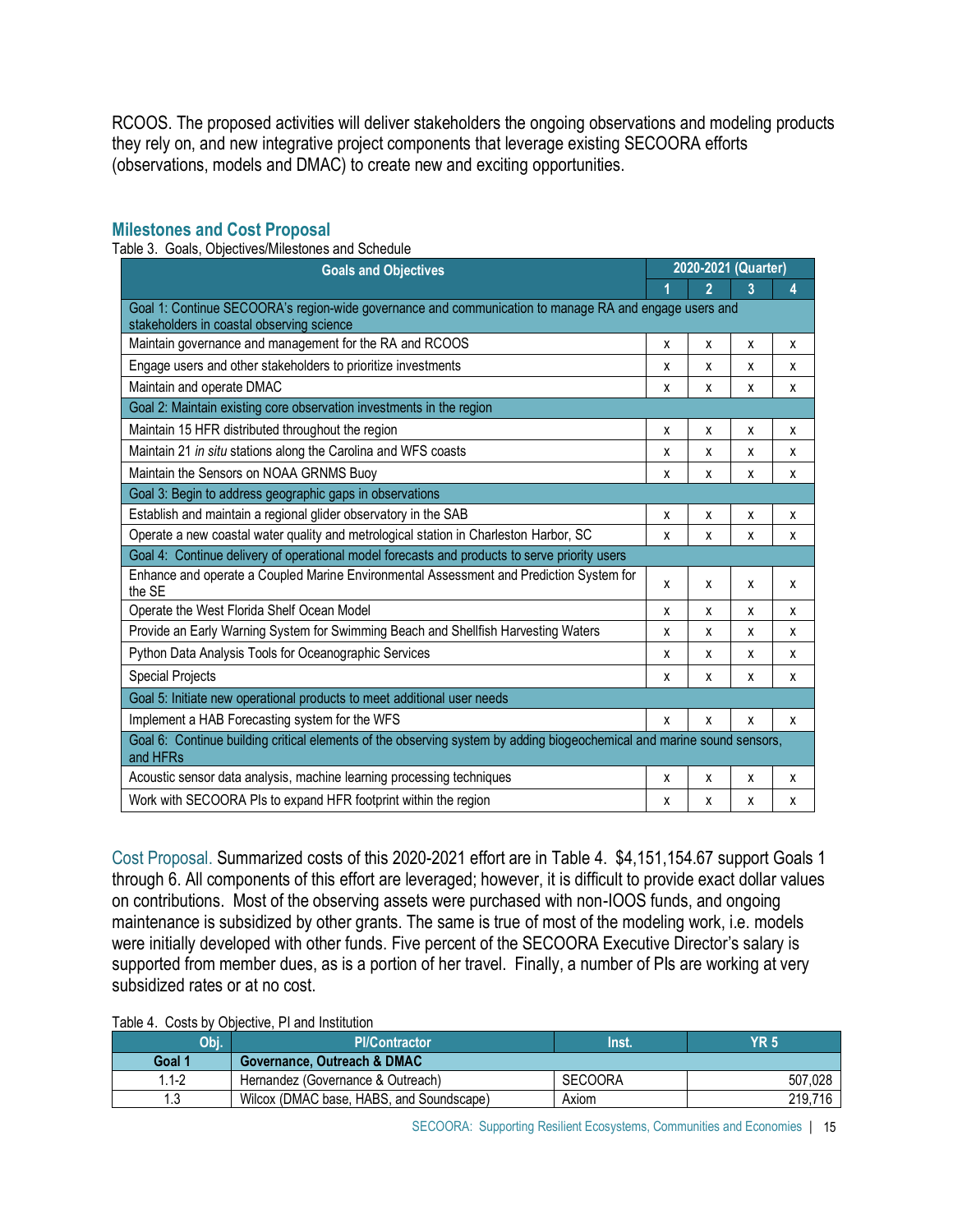|                  | Goal 1 Sub-total                                                                                                               |                                         | 726,744        |  |  |  |
|------------------|--------------------------------------------------------------------------------------------------------------------------------|-----------------------------------------|----------------|--|--|--|
| Goal 2           | <b>Maintain existing core observations</b>                                                                                     |                                         |                |  |  |  |
| 2.1              | <b>High Frequency Radars</b>                                                                                                   |                                         |                |  |  |  |
|                  | Shay                                                                                                                           | <b>UM</b>                               | 123,800        |  |  |  |
|                  | Voulgaris                                                                                                                      | <b>USC</b>                              | 91,000         |  |  |  |
|                  | Edwards                                                                                                                        | <b>UGA/SkIO</b>                         | 110,000        |  |  |  |
|                  | Seim                                                                                                                           | <b>UNCCH</b>                            | 56,021         |  |  |  |
|                  | Muglia                                                                                                                         | CSI                                     | 67,779         |  |  |  |
|                  | Weisberg                                                                                                                       | <b>USF</b>                              | 156,000        |  |  |  |
|                  | Hernandez (Operating funds for FIT & additional HFR)                                                                           |                                         | 75,400         |  |  |  |
|                  | <b>Sub-total HFR</b>                                                                                                           |                                         | 680,000        |  |  |  |
| $\overline{2.2}$ | <b>Moored &amp; Coastal</b>                                                                                                    |                                         |                |  |  |  |
|                  | Leonard (Carolinas)                                                                                                            | <b>UNCW</b>                             | 372,300        |  |  |  |
|                  | Weisberg (WFS Moor.)                                                                                                           | <b>USF</b>                              | 255,000        |  |  |  |
|                  | Luther (WFS Coastal)                                                                                                           | <b>USF</b>                              | 51,000         |  |  |  |
| 2.3              | <b>GRNMS Buoy</b>                                                                                                              |                                         |                |  |  |  |
|                  | Noakes (Gray's Reef)                                                                                                           | <b>UGA</b>                              | 25,697         |  |  |  |
|                  | Sub-total Moored & Coastal & GRNMS                                                                                             |                                         | 703,997        |  |  |  |
|                  | <b>Goal 2 Sub-total</b>                                                                                                        |                                         | 1,383,997      |  |  |  |
| Goal 3           | Address geographic gaps in observations                                                                                        |                                         |                |  |  |  |
| 3.1              | <b>Gliders</b>                                                                                                                 |                                         |                |  |  |  |
|                  | Edwards                                                                                                                        | <b>UGA/SkIO</b>                         | 20,000         |  |  |  |
|                  | Zhang                                                                                                                          | <b>GA Tech</b>                          | 38,000         |  |  |  |
|                  | Seim                                                                                                                           | <b>UNCCH</b>                            | 29,000         |  |  |  |
|                  | Lembke                                                                                                                         | <b>USC</b>                              | 50,000         |  |  |  |
|                  | Hernandez (Holdback for expenses)                                                                                              | <b>SECOORA</b>                          | 16,000         |  |  |  |
|                  | 153,000<br><b>Sub-total Gliders</b>                                                                                            |                                         |                |  |  |  |
|                  | Goal 3 Sub-total                                                                                                               |                                         | 153,000        |  |  |  |
| Goal 4           | Continue delivery of operational models and products                                                                           |                                         |                |  |  |  |
| 4.1              | He (Regional Model)                                                                                                            | <b>NCSU</b>                             | 132,600        |  |  |  |
| 4.2              | Weisberg (WFCOM)                                                                                                               | USF (Funding included in Objective 2.2) |                |  |  |  |
| 4.3              | Porter (Beach/Shellfish)                                                                                                       | <b>USC</b>                              | 102,000        |  |  |  |
| 4.5              | Fernandes (Python Tools)                                                                                                       | <b>Brazil</b>                           | 77,880         |  |  |  |
|                  | Special Projects (Hollings, Reg. Ocean Data, Mini-                                                                             | Various                                 |                |  |  |  |
| 4.6              | proposal, Navy glider, Hurricane glider, Soundscape,<br>ROWG, ATN, SOCAN)                                                      |                                         | 1,175,715.67   |  |  |  |
|                  | Goal 4 Sub-total                                                                                                               |                                         | 1,488,195.67   |  |  |  |
| Goal 5           | Initiate new operational products to meet additional user needs                                                                |                                         |                |  |  |  |
| 5.1              |                                                                                                                                | <b>FWRI</b>                             | 200,000        |  |  |  |
|                  | Hubbard (HABS)                                                                                                                 |                                         |                |  |  |  |
|                  | Goal 5 Sub-total<br>200,000<br>Continue building critical elements of the observing system by adding biogeochemical and marine |                                         |                |  |  |  |
| Goal 6           | sound sensors, and HFRs                                                                                                        |                                         |                |  |  |  |
| 6.3              | Locascio (Acoustics)                                                                                                           | Mote Marine Lab                         | 190,000        |  |  |  |
| 6.4              | Baxley (HFR)                                                                                                                   | <b>FAU</b>                              | 9,218          |  |  |  |
|                  | Goal 6 Sub-total                                                                                                               |                                         | 199,218        |  |  |  |
|                  | <b>GRAND TOTAL</b>                                                                                                             |                                         | \$4,151,154.67 |  |  |  |

## **Appendices** Appendix 1: Maps and Figures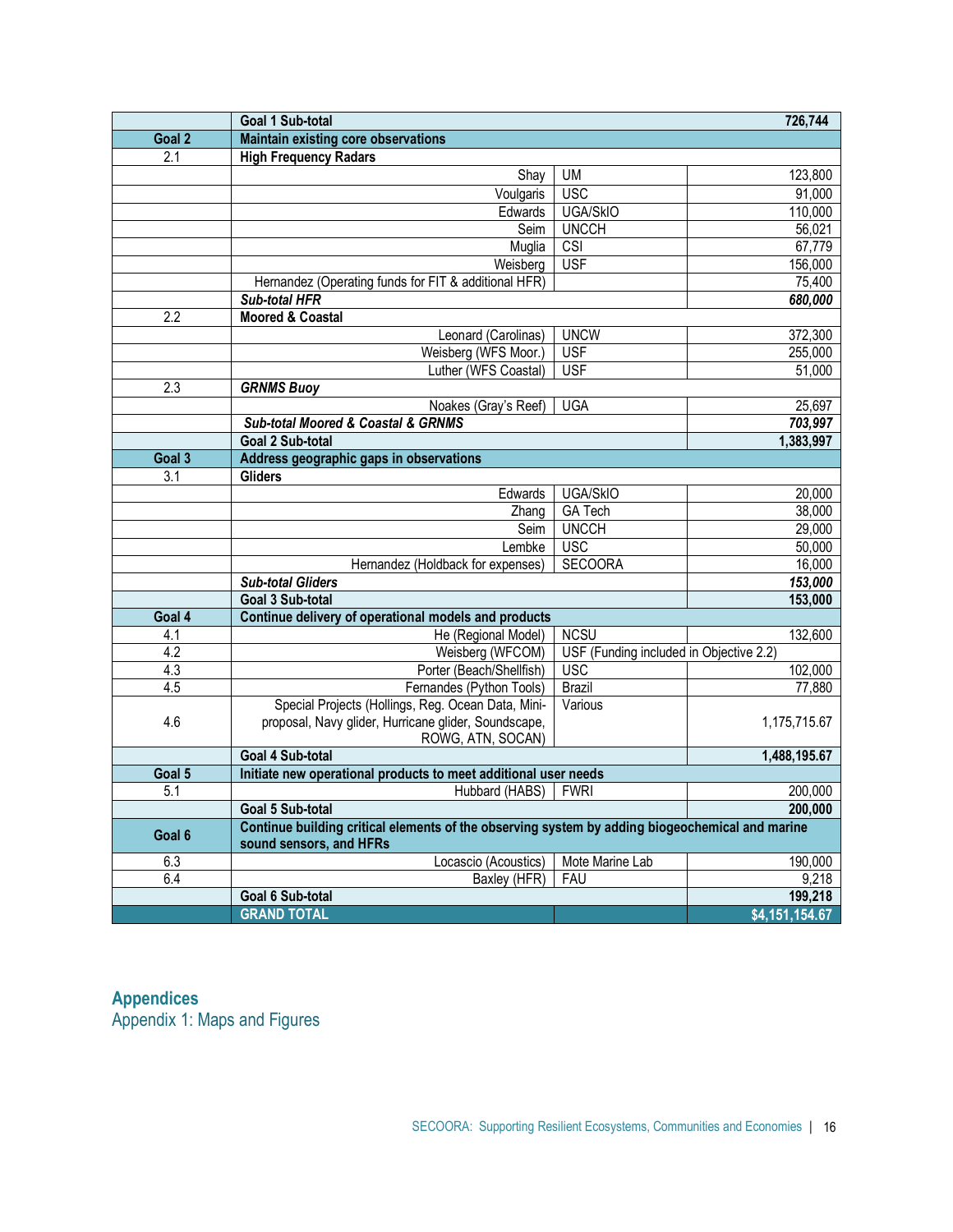

Figure 1: This schematic is a visual representation of the overall proposal. With oversight from Governance and Management, and in collaboration with PIs, Data Management and Communications successfully manages and integrates data for a suite of tools and applications. Each component is linked to priority stakeholder needs under four theme areas.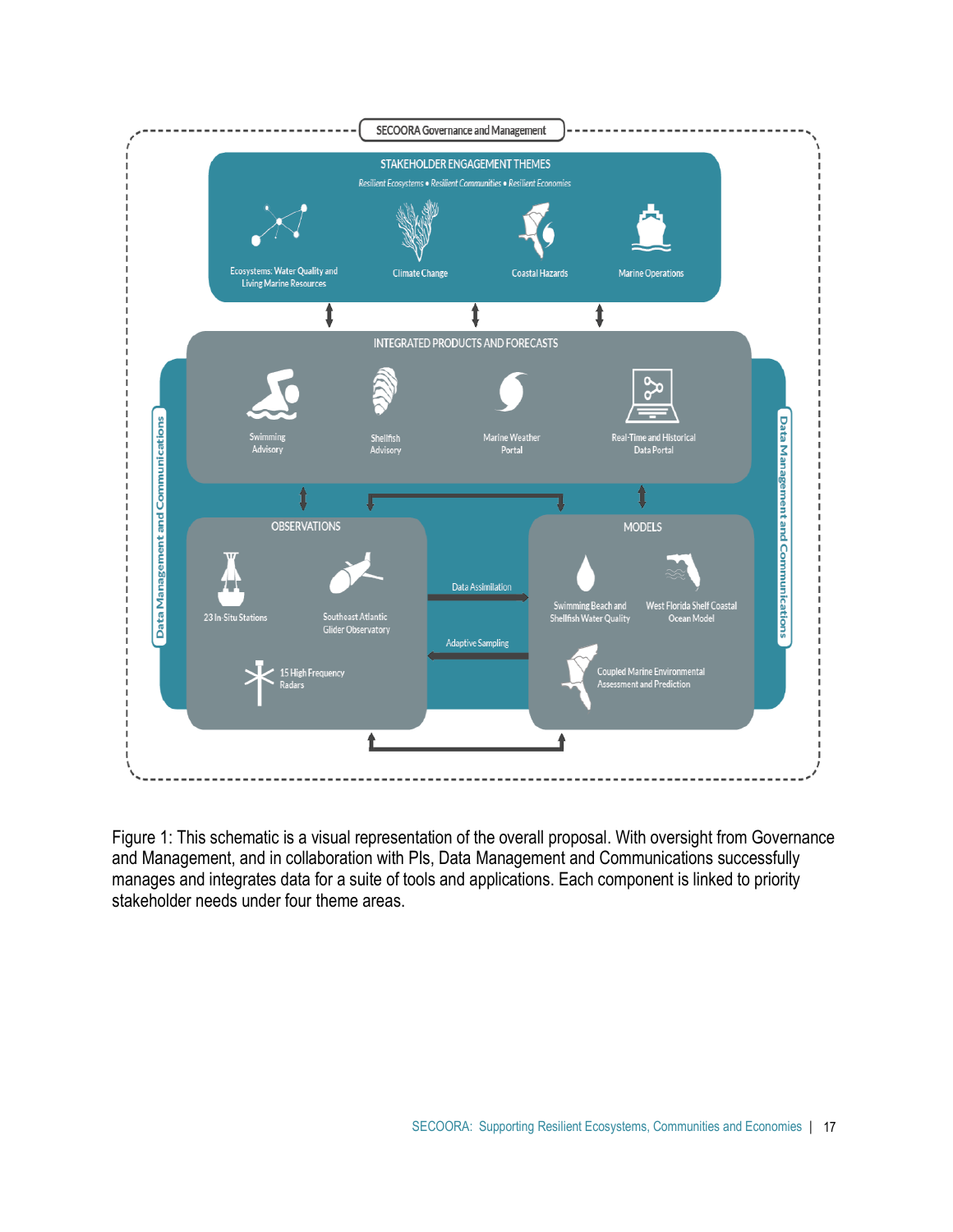

Figure 2: Map of existing SECOORA observations (buoys, coastal and HFR station locations) and glider sampling locations.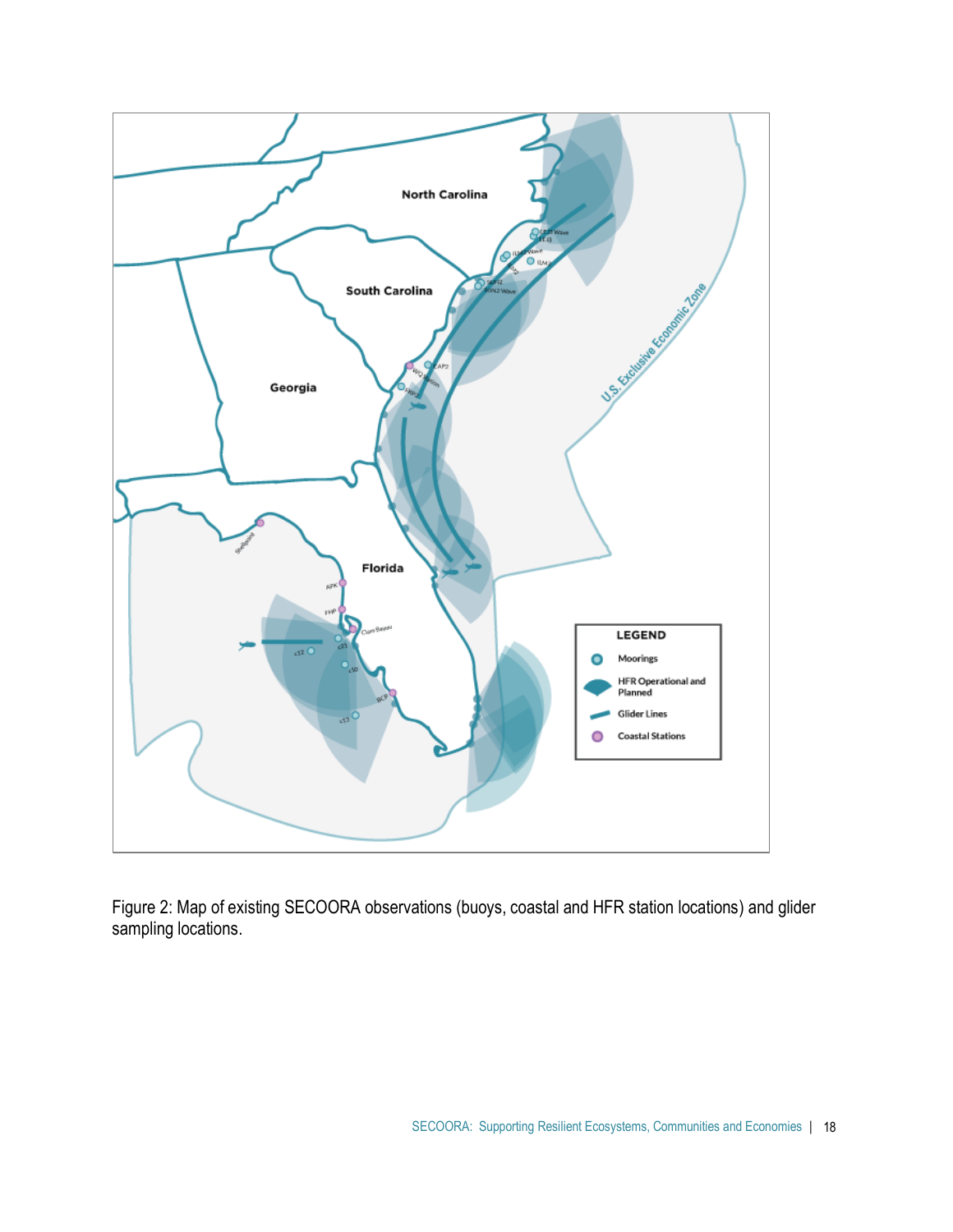

Figure 3. Currently deployed SECOORA and FAU HFR are highlighted in Green. The HFR (in purple) are in the permitting process of permitting with two exceptions. OCR in NC is a previously established site that was destroyed during Hurricane Dorian. This site should be redeployed winter 2020. NKL, in south FL has already undergone the permitting and NEPA requirements and is being deployed.